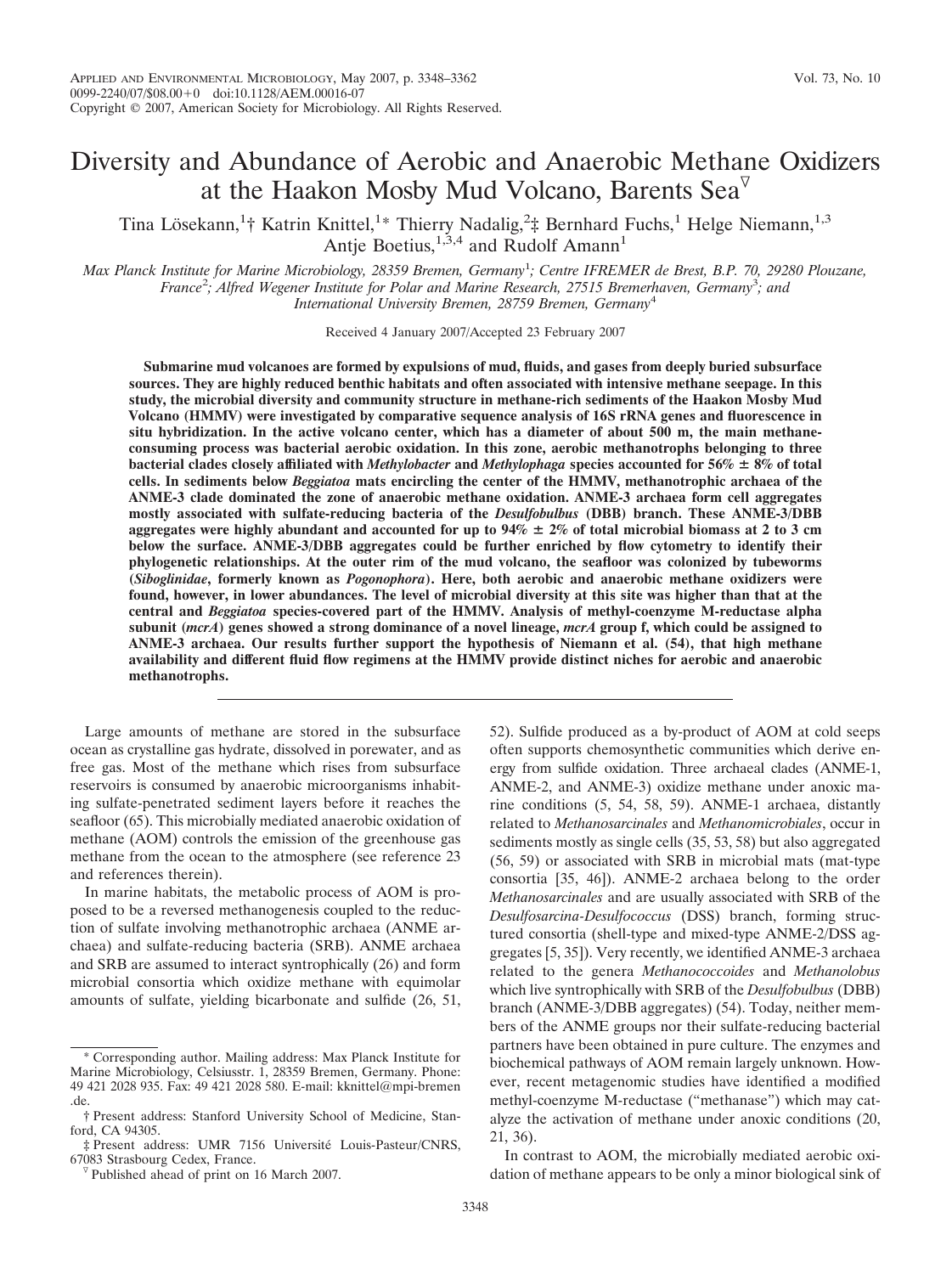

FIG. 1. Schematic diagram of the HMMV. (A) Dominant methane-consuming processes in sediments of the different sampling sites. (B) Circular zonation of the mud volcano. The inner circle represents uncovered sediments of the thermal center, the surrounding area is covered with *Beggiatoa* mats, and the rim of the crater is populated by siboglinid tubeworms.

methane in the ocean. Most known aerobic methanotrophs belong to the classes *Alphaproteobacteria* and *Gammaproteobacteria* and depend on the availability of oxygen (22). Hence, in marine habitats aerobic methanotrophs are restricted to the oxic water column and sediment-water interface or exist as symbionts of mussels, clams, and tubeworms.

This study provides for the first time a detailed quantitative analysis of the composition and distribution of methanotrophic guilds at an active methane-seeping mud volcano. The Haakon Mosby Mud Volcano (HMMV) is a submarine mud volcano and is the only one in a polar region which has been studied in great detail (8, 16, 18, 25, 38, 47, 61, 62, 68, 80, 81). Very recently, we showed that the HMMV hosts three key microbial communities (Fig. 1): aerobic methanotrophic bacteria at the volcano center, anaerobic methanotrophic archaea of the ANME-2 group below siboglinid tubeworms, and the new clade of ANME-3 archaea associated with *Beggiatoa* mats (54). These populations are highly influenced by the upward flow of sulfate- and oxygen-free fluids which restrict the availability of these electron acceptors for methane oxidation. The biogeochemistry of the HMMV is discussed in detail by De Beer et al. (9) and Niemann et al. (54). In this study, we further investigated the diversity and distribution of methanotrophic guilds at the HMMV and present detailed phylogenetic, microscopic, and quantitative analysis of the novel ANME-3 consortia as well as other bacteria and archaea at the HMMV. Furthermore, we analyzed the diversity of genes encoding the alpha subunit of methyl-coenzyme M-reductase (*mcrA*), which is the key enzyme of methanogenesis and identified a new lineage of *mcrA*. This *mcrA* type could be retrieved from sorted ANME-3 aggregates and thereby assigned to ANME-3 archaea.

#### **MATERIALS AND METHODS**

**Site description and sample collection.** The HMMV is an active cold seep situated at the Norwegian-Barents-Spitzbergen continental margin (72°00.25'N, 14°43.50'E) in a water depth of 1,250 m. Sediment samples were collected in August 2001 and June/July 2003 during joint cruises of the Alfred Wegener Institute and IFREMER with research vessels L'Atalante and Polarstern, respectively, and the remotely operated vehicle (ROV) VICTOR 6000 (IFREMER) in the framework of a German/French collaborative program (33). During dives with VICTOR 6000, signs of recent mud expulsion were observed in the northern part of the HMMV. The center is a flat circular area of about 500 m in diameter  $(0.11 \text{ km}^2)$ . It is encircled by sulfidic sediments covered with dense *Beggiatoa* mats in a stretch of about 40 to 120 m width (0.22 km<sup>2</sup> ). The outer rim of HMMV is composed of hill and trench sections, elevated about 1 to 8 m higher than the center, and covered by dense accumulations of thread-like tubeworms (*Siboglinidae*) for a zone of 60 to 200 m (0.41 km2 ). The two dominant species have been identified as *Sclerolinum contortum* and *Oligobrachia haakonmosbiensis* (70). The tubes of the worms have a diameter of a few millimeters and reach lengths of up to 60 cm. Only a small part of the tube extends up to 5 cm into the water column, and the main part is buried in the sediments. Siboglinid tubeworms are known to harbor endosymbionts, which can be either thiotrophic or methanotrophic (66, 72).

Sediment samples were recovered by video-guided multiple corer (MUC) or ROV-operated push cores at different zones of HMMV as follows: two cores as replicates from center sediments (station ATL25, dive 5, site A, 72°00.22′N, 14°43.50'E; station PS64-312, MUC core, 72°00.25'N, 14°43.49'E), three cores as replicates from the *Beggiatoa* mat site (station ATL19, dive 4, 72°00.19'N, 14°43.67'; station PS317-2, dive 219, PC14/17, 72°00.16'N, 14°43.88'E; station PS322, MUC core, 72°00.18'N, 14°43.85'E), and three cores as replicates of sediments from the tubeworm field (station ATL22, MUC core, 72°00.08'N, 14°43.39'E; station PS64-326, dive 220, PC2, 72°00.06'N, 14°42.13'E; PS64-356, MUC core, 72°00.05'N, 14°44.18'E). The sediment biogeochemistries of the sampled sites are further described by De Beer et al. (9) and Niemann et al. (54).

**DNA extraction, PCR amplification, and clone library construction.** We constructed one bacterial and one archaeal 16S rRNA gene library from each habitat to gain first insights into the diversity. For DNA extraction, cores were sectioned in 1-cm-thick layers and frozen at  $-20^{\circ}$ C. Total community DNA was directly extracted from 2 g of wet sediments (center station ATL25) and *Beggiatoa* mats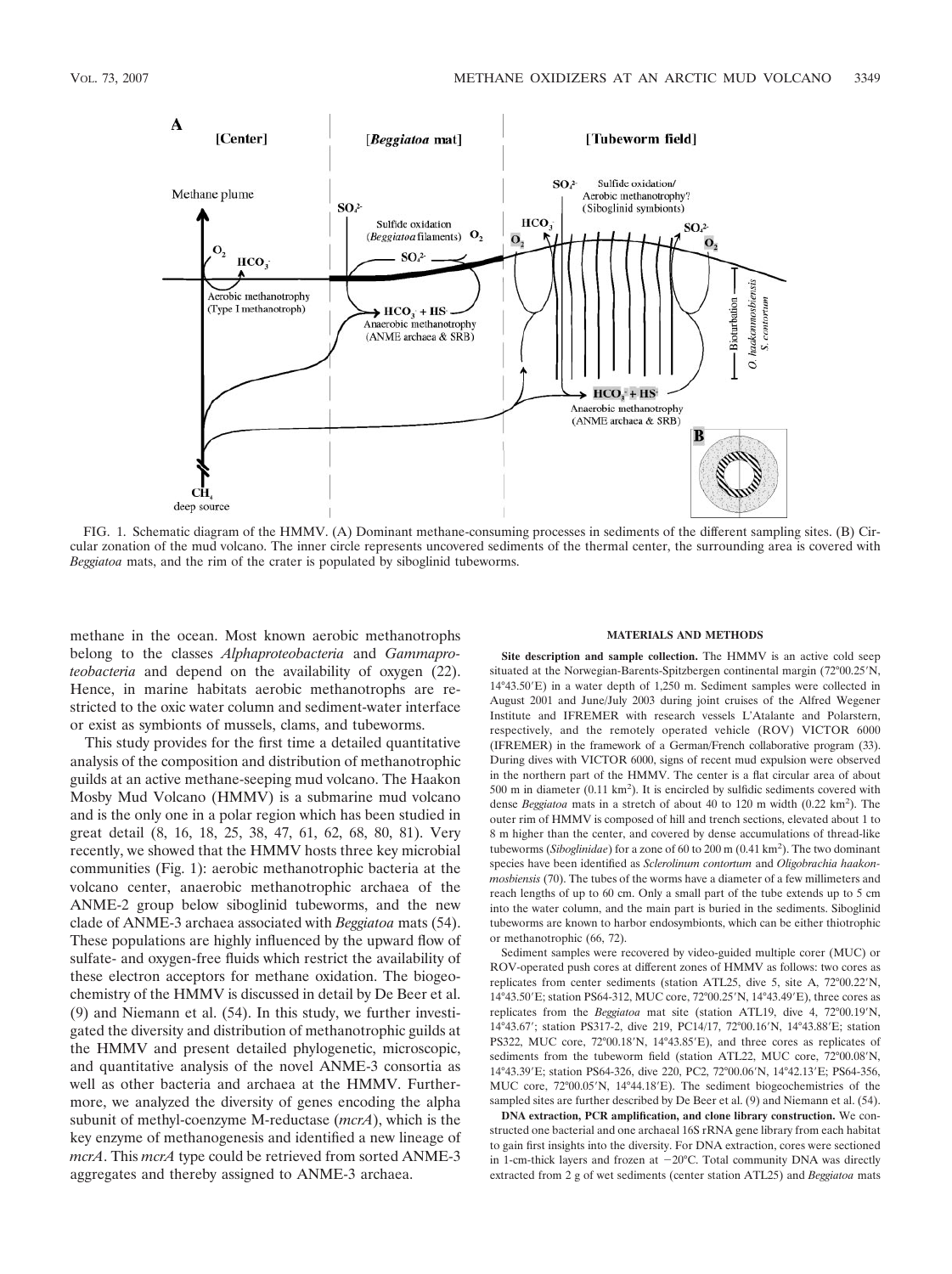| Probe                       | Specificity                                                                      | Probe sequence $(5'–3')$       | Target site <sup>a</sup><br>16S rRNA<br>positions | $\%$ FA <sup>b</sup> | Reference      |
|-----------------------------|----------------------------------------------------------------------------------|--------------------------------|---------------------------------------------------|----------------------|----------------|
| NON $338c$                  | Background control                                                               | ACTCCTACGGGAGGCAGC             | 338-355                                           | 10                   | 82             |
|                             |                                                                                  | GCTGCCTCCCGTAGGAGT             |                                                   |                      |                |
| EUB338 I-III $^c$           | Most Bacteria                                                                    | GCAGCCACCCGTAGGTGT             | 338-355                                           | 35                   | 7              |
|                             |                                                                                  | GCTGCCACCCGTAGGTGT             |                                                   |                      |                |
| Arch $915c$                 | Most <i>Archaea</i>                                                              | <b>GTGCTCCCCCGCCAATTCCT</b>    | 915-935                                           | 35                   | 75             |
| DSS658 <sup>c</sup>         | Desulfosarcina spp., Desulfofaba spp.,<br>Desulfococcus spp., Desulfofrigus spp. | TCCACTTCCCTCTCCCAT             | 658-685                                           | 60                   | 43             |
| DSV698 <sup>c</sup>         | Desulfovibrio spp.                                                               | GTTCCTCCAGATATCTACGG           | 698-717                                           | 35                   | 43             |
| DSR651 <sup>c</sup>         | Desulforhopalus spp.                                                             | <b>CCCCCTCCAGTACTCAAG</b>      | 651-668                                           | 35                   | 43             |
| DSB985 <sup>c</sup>         | Desulfobacter spp., Desulfobacula spp.                                           | CACAGGATGTCAAACCCAG            | 985-1003                                          | 20                   | 43             |
| 660 <sup>c</sup>            | Desulfobulbus spp.                                                               | <b>GAATTCCACTTTCCCCTCTG</b>    | 660-679                                           | 60                   | 11             |
| $DBB305^c$                  | Desulfobulbus sp.-related sequences                                              | AGTGCCAGTGTGACGGAT             | 305-322                                           | 25                   | 54             |
| DBBA655                     | Desulfobulbus sp.-related sequences<br>(ANME-3 partner group)                    | CACTTTCCCCTCTAGTAC             | 655-672                                           | 35                   | This study     |
| $CF319a^c$                  | Cytophaga/Flavobacterium                                                         | TGGTCCGTGTCTCAGTAC             | 319-336                                           | 35                   | 43             |
| MetI-444 $c$                | HMMV-MetI (Gammaproteobacteria)                                                  | CCTGCCTGTTTTCCTCCC             | 444-461                                           | 60                   | 54             |
| $MetI-851$                  | HMMV-MetI (Gammaproteobacteria)                                                  | TACGTTAGCTCCGCCACT             | 851-868                                           | 75                   | This study     |
| MetII-844 $c$               | HMMV-MetII (Gammaproteobacteria)                                                 | <b>GCTCCACCACTAAGACCT</b>      | 844-861                                           | 75                   | 54             |
| $MetII-457$                 | HMMV-MetII (Gammaproteobacteria)                                                 | <b>GCCTGATATTATCTCAGC</b>      | 457-474                                           | 20                   | This study     |
| MPH-732 $^c$                | HMMV-MPH (Gammaproteobacteria)                                                   | <b>GTAATGGCCCAGTGAGTC</b>      | 732-749                                           | 40                   | 54             |
| $ANME1-350c$                | ANME-1 archaea                                                                   | AGTTTTCGCGCCTGATGC             | 350-367                                           | 40                   | 5              |
| EelMS932 $c$                | ANME-2 archaea                                                                   | AGCTCCACCCGTTGTAGT             | 932-949                                           | 40                   | $\overline{5}$ |
| ANME3-397 $^{cf}$           | ANME-3 archaea                                                                   | <b>ATATGCTGGCACTCAGTG</b>      | 397-414                                           | 40                   | This study     |
| ANME3-1249 <sup>c,d,e</sup> | ANME-3 archaea                                                                   | TCGGAGTAGGGACCCATT             | 1250-1267                                         | $20^{c}/40^{d}$      | 54             |
| ANME-3-1249H3               | Helper probe for ANME-3-1249                                                     | GTC CCA ATC ATT GTA<br>GCC GGC | 1229-1249                                         |                      | This study     |
| ANME-3-1249H5               | Helper probe for ANME-3-1249                                                     | TTA TGA GAT TAC CAT<br>CTC CTT | 1268-1288                                         |                      | This study     |
| Cren-444 $d$                | HMMV-Cren (Crenarchaeota)                                                        | <b>CCCCCAGCTTTATACACT</b>      | 444-461                                           | 55                   | This study     |

#### TABLE 1. Oligonucleotide probes used in this study

*<sup>a</sup> E. coli* numbering as in reference 5a. *<sup>b</sup>* Percent (vol/vol) formamide (FA) in hybridization buffer for hybridization.

*<sup>c</sup>* Used as a monolabeled probe.

*<sup>d</sup>* Used as an HRP-conjugated probe.

*<sup>e</sup>* Monolabeled probe ANME-3-1249 used together with unlabeled helper probes ANME-3-1249H3 and ANME-3-1249H5.

*<sup>f</sup>* Non-group hit (zero mismatches): *Methanohalobium evestigatum*.

(station ATL19) at 0- to 5-cm depths and from the tubeworm field (station ATL22) at 6- to 17-cm depths by using the method of Zhou et al. (85). Crude DNA was purified with the Wizard DNA clean-up kit (Promega, Madison, WI). Domain-specific primers were used to amplify almost-full-length 16S rRNA genes from the extracted chromosomal DNAs by PCR: for *Bacteria*, primers GM3F (*Escherichia coli* 16S rRNA position 0008) (50) and EUB1492 (32) were used, and for *Archaea*, primers 20f (44) and Uni1392R (37) or 20f and Arch958R (10) were used. In addition to 16S rRNA genes, fragments of the gene coding for the alpha subunit of methyl-coenzyme M-reductase (*mcrA*) were amplified using the primers ME1 and ME2 (19). PCRs were performed and products purified as described previously (64). DNA was ligated in the pGEM T-Easy vector (Promega, Madison, WI) or the pCR4 TOPO vector (Invitrogen, Carlsbad, CA) and transformed into *E. coli* TOP10 cells (Invitrogen, Carlsbad, CA) according to the manufacturer's recommendations.

**Sequencing and phylogenetic analysis.** Sequencing was performed by *Taq* cycle sequencing with a model ABI377 sequencer (Applied Biosystems). The presence of chimeric sequences in the clone libraries was determined with the CHIMERA\_CHECK program of the Ribosomal Database Project II (Center for Microbial Ecology, Michigan State University [http://wdcm.nig.ac.jp/RDP/html /analyses.html]). Potential chimeras were eliminated before phylogenetic trees were constructed. Sequence data were analyzed with the ARB software package (41). Phylogenetic trees of 16S rRNA gene sequences were calculated by parsimony, neighbor-joining, and maximum-likelihood analysis with different sets of filters. For tree calculation, only almost-full-length sequences were considered. Partial sequences were inserted into the reconstructed tree by parsimony criteria without allowing changes in the overall tree topology. The phylogenetic tree of the protein-encoding gene *mcrA* was generated from deduced amino acid sequences by neighbor-joining analysis with a 30% amino acid frequency filter.

**Fluorescence in situ hybridization (FISH).** Subsamples of sediment cores were sliced into 1-cm intervals, fixed with formaldehyde, and treated by sonication as described previously (63). Hybridization with monolabeled probes and microscopy counts of hybridized and DAPI (4',6'-diamidino-2-phenylindole)-stained cells were performed as described previously (71). In situ hybridizations with horseradish peroxidase (HRP)-labeled probes followed by tyramide signal amplification (also known as catalyzed reporter deposition [CARD]) were carried out as described by Pernthaler et al. (60), except for cell wall permeabilization. For permeabilization of rigid archaeal cell walls, filters were incubated in 0.01 M HCl for 10 min at room temperature, subsequently incubated in 0.1 M HCl (1 min) or 1% Triton X-100 (10 min), and finally washed in MilliQ water and dehydrated in absolute ethanol. Hybridized samples were examined with an epifluorescence microscope (Axiophot II; Carl Zeiss, Jena, Germany). For each probe and sample, 700 to 1,000 DAPI-stained cells in 10 to 20 independent microscopic fields were counted. Micrographs of microbial aggregates were taken with a confocal laser scanning microscope (LSM510; Carl Zeiss, Jena, Germany). Probes were purchased from biomers.net (Ulm, Germany). Probe sequences and formamide concentrations required for specific hybridization are given in Table 1. The specificity of new probes was evaluated against reference strains having one or more mismatches.

**Sorting of ANME-3 aggregates by flow cytometry.** For flow cytometric sorting, a fixed and sonicated subsample from an HMMV enrichment culture (culture conditions according to the method described in reference 51, incubated at 4°C) was hybridized in 800  $\mu$ l buffer containing 0.9 M sodium chloride, 0.1% sodium dodecyl sulfate, 20 mM Tris-HCl (pH 7.5), 20% formamide (according to the ANME-3 probe requirements), 2.5 ng  $\mu$ l<sup>-1</sup>of Cy3-labeled oligonucleotide probe ANME3-1249, and 1.25 ng  $\mu$ 1<sup>-1</sup> of each helper probe (ANME-3-1249H3 and ANME-3-1249H5) at 46°C. After 4 h of incubation, hybridization was stopped by the addition of 3 ml of washing buffer containing 0.215 M sodium chloride, 0.1% sodium dodecyl sulfate, 20 mM Tris-HCl (pH 7.5), and 5 mM EDTA (pH 8.0).

Cell sorting was done with a MoFlow flow cytometer (Cytomation Inc., Fort Collins, CO) similar to the procedure described by Sekar et al. (67). For the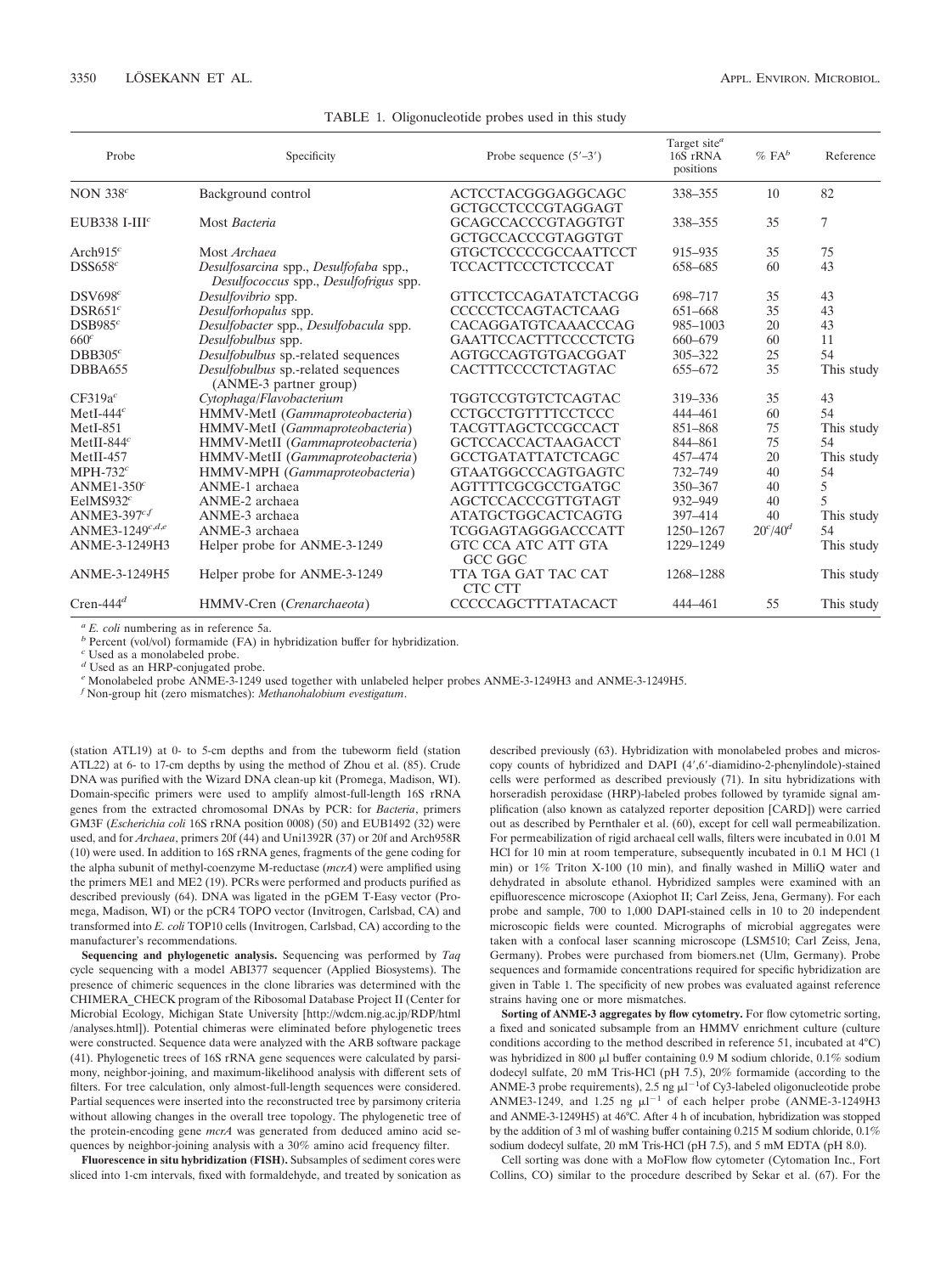

FIG. 2. Phylogenetic tree showing the affiliations of HMMV 16S rRNA gene sequences to selected sequences of the *Gammaproteobacteria*. The tree was calculated with nearly full-length sequences  $(>1,450$  bp) by maximum-likelihood analysis in combination with filters, which consider only 50% conserved regions of the 16S rRNA. Branching orders that were not supported by all calculation methods are shown as multifurcations. Partial sequences were subsequently inserted into the reconstructed consensus tree by parsimony criteria with global/local optimization, without allowing changes in the overall tree topology. Clone sequences from HMMV sediments are in boldface type. Clones with designations beginning HMMVCen are from center sediments; clones with designations beginning HMMVBeg are from the *Beggiatoa* site. The bar represents 10% estimated phylogenetic divergence. *B. japonicus*, *Bathymodiolus japonicus*.

excitation of Cy3-labeled cells, the laser was tuned to a wavelength of 514 nm (500 mW). Side-angle light scatter (SSC) was detected through a band-pass filter  $(530 \pm 20$  nm; Cytomation). Orange fluorescence from hybridized cells was detected by using a band-pass filter (570  $\pm$  20 nm). The system threshold was set for SSC. The instrument was aligned by use of polychromatic  $0.5$ - $\mu$ m calibration beads (Polysciences, Warrington, PA). Online analysis, sort control, and postanalysis were done with Summit software, version 3.1 (Cytomation). Probepositive cells were detected in a bivariant dot plot diagram of SSC versus Cy3. The instrument was sterilized by subsequent runs of 70% ethanol and autoclaved distilled water. It was kept under sterile conditions during sorting by use of an in-line filter (filter cartridge; pore size,  $0.2 \mu m$ ; Pall, Ilfracombe, United Kingdom) and autoclaved sheath fluid.

Bacterial and archaeal 16S rRNA genes as well as *mcrA* genes were amplified by PCR directly from the sorted fraction using the primer combinations described above.

**Total cell counts and size measurements of ANME-3 aggregates.** Total counts of individual cells were done by epifluorescence microscopy after staining with acridine orange according to the method of Meyer-Reil (45). Aggregates were counted after in situ hybridization. Total cell counts were defined as the sums of the numbers of single cells and estimated numbers of aggregated cells present in ANME-3 consortia. Since single cells in an aggregate cannot be counted exactly, a semiquantitative method was applied. In total, 172 individual aggregates of the sediment horizon with the highest aggregate abundance at the *Beggiatoa* site (ATL19; 1 to 2 cm) were measured after staining with DAPI. Average volumes were 150  $\mu$ m<sup>3</sup> for spherical aggregates and 330  $\mu$ m<sup>3</sup> for nonspherical aggregates. Cell numbers in the aggregates were calculated based on the assumption that aggregates are either spheres or cylinders consisting of ANME-3 cells with a volume of 0.2  $\mu$ m<sup>3</sup>. This estimate was corrected by the packing density (74%; http://mathworld.wolfram.com/SpherePacking.html) for the closest packing of spheres. Since most aggregates were associated with only very few SRB, SRB cell numbers were neglected during calculation.

**Nucleotide sequence accession numbers.** The sequence data reported here will appear in the EMBL, GenBank, and DDBJ nucleotide sequence databases under the accession no. AJ579313 to AJ579330, AJ704632 to AJ704644, AJ704654 to AJ704724, AM404330 to AM404331, and AM407728 to AM407730.

# **RESULTS**

**Bacterial diversity in HMMV sediments.** In total, 254 bacterial clones (from center sediments, 72; from *Beggiatoa* mats, 132; from the tubeworm field, 50) were analyzed. The compositions of the bacterial 16S rRNA gene libraries for the different sampling sites differed remarkably. Many HMMV 16S rRNA gene clones showed high sequence similarity  $(>97%)$  to sequences of uncultivated microorganisms from other methane-rich habitats.

In oxic sediments of the volcano center, the least bacterial diversity was observed. Applying a  $\langle 97\% \rangle$  16S rRNA sequence similarity criterion (27), we found 13 phylotypes, of which 10 were related to methylotrophic *Gammaproteobacteria* (*Methylobacter* and *Methylophaga*) (Fig. 2). Only few sequences grouped within two other phylogenetic lineages, namely the *Bacteroidetes* phylum and the WCHB1 cluster (sequences isolated from a hydrocarbon- and chlorinated-solvent-contaminated aquifer) (15).

In the clone library from anoxic sediments below *Beggiatoa* mats 25 phylotypes were detected. Most sequences were affiliated with *Bacteroidetes* phylum (five phylotypes, 59 sequences total). Additionally, aerobic methanotrophic *Gammaproteobacteria* (seven phylotypes, 37 sequences total) and *Deltaproteobacteria*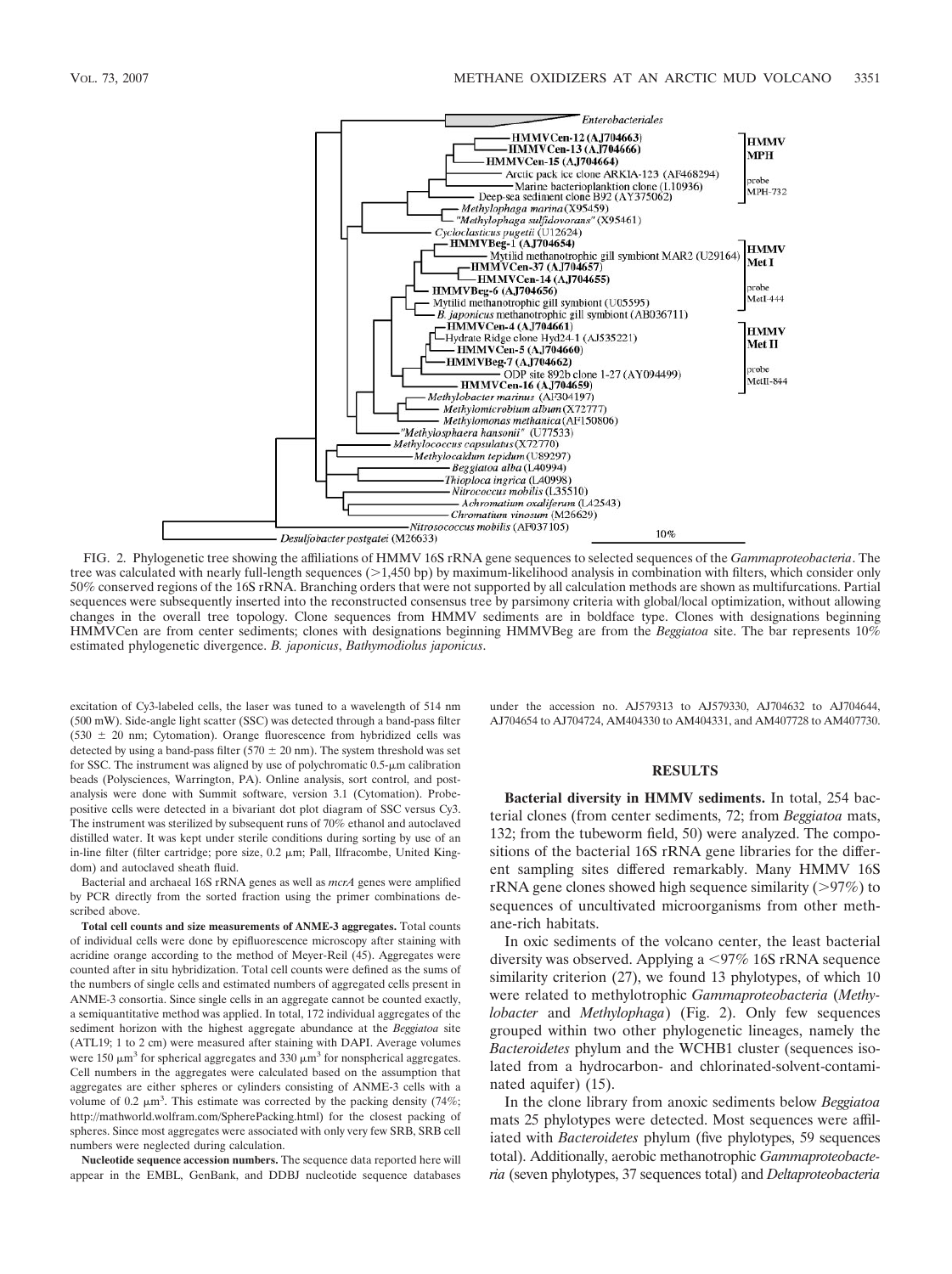

FIG. 3. Phylogenetic tree showing the affiliations of HMMV 16S rRNA gene sequences to selected sequences of the *Deltaproteobacteria*. The tree was calculated with nearly full-length sequences  $(>1,450$  bp) by maximum-likelihood analysis in combination with filters, which consider only 50% conserved regions of the 16S rRNA of *Deltaproteobacteria*. Branching orders that were not supported by all calculation methods are shown as multifurcations. Partial sequences were subsequently inserted into the reconstructed consensus tree by parsimony criteria, without allowing changes in the overall tree topology. Clone sequences from HMMV sediments are in boldface type. Clones with designations beginning HMMVCen are from center sediments, clones with designations beginning HMMVBeg are from the *Beggiatoa* site, clones with designations beginning HMMVPog are from the tubeworm site, and clones with designations beginning HMMV-sortedANME-3agg are from sorted ANME-3/DBB aggregates. The bar indicates 10% estimated phylogenetic divergence.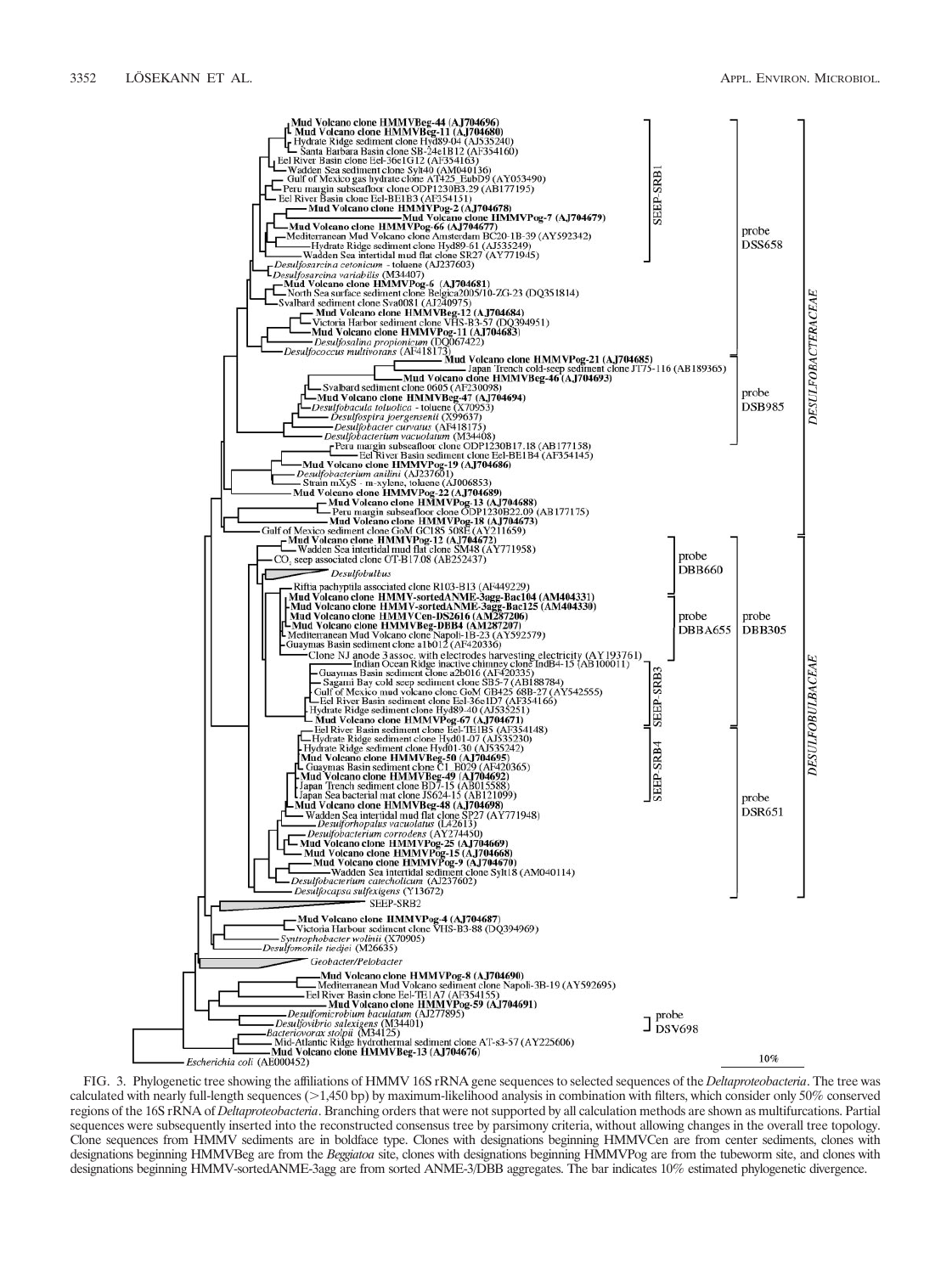

FIG. 4. Phylogenetic tree showing the affiliations of HMMV 16S rRNA gene sequences to selected sequences of the domain *Archaea*. The tree was calculated with nearly full-length sequences ( $>1,300$  bp) by maximum-likelihood analysis in combination with filters, which consider only 50% conserved regions of the 16S rRNA of *Archaea*. Branching orders that were not supported by all calculation methods are shown as multifurcations. Partial sequences were subsequently inserted into the reconstructed consensus tree by parsimony criteria, without allowing changes in the overall tree topology. Clone sequences from HMMV sediments are in boldface type. Clones with designations beginning HMMVCen are from center sediments, clones with designations beginning HMMVBeg are from the *Beggiatoa* site, and clones with designations beginning HMMVPog are from the tubeworm site. The bar indicates 10% estimated phylogenetic divergence. MBG, marine benthic group; MG, marine group.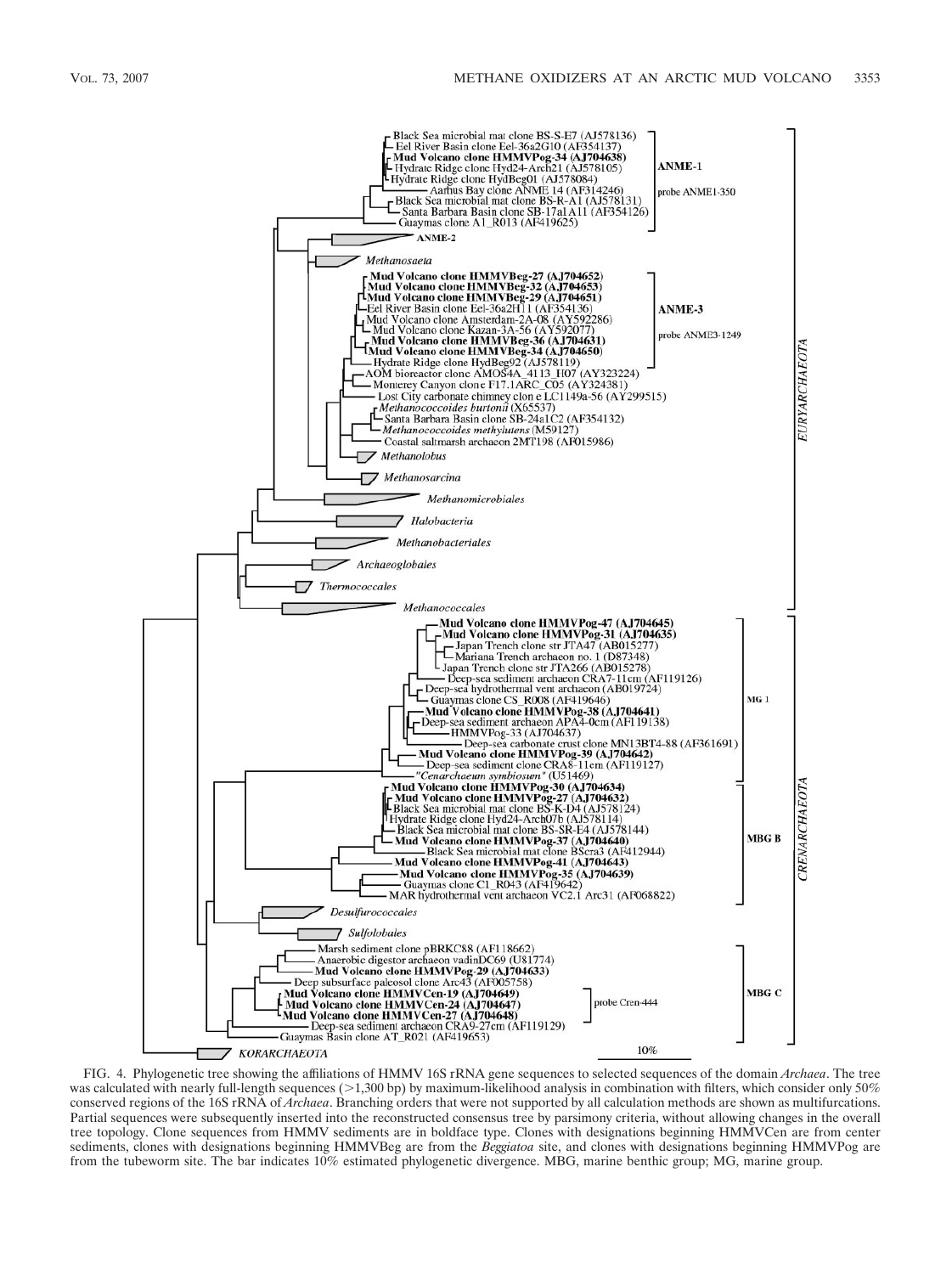related sequences (seven phylotypes, 22 sequences total) (Fig. 3) were abundant at this site.

The level of bacterial diversity, in particular, the level of diversity of SRB within the class *Deltaproteobacteria*, was highest in the clone library from the tubeworm site with 37 phylotypes and 23 phylotypes, respectively (Fig. 3). Other phylogenetic lineages were only rarely retrieved (one to three sequences) and included the *Actinobacteria* (one phylotype), *Acidobacterium/Holophaga* (three phylotypes), *Planctomycetes* (two phylotypes), *Verrucomicrobia* (one phylotype), *Betaproteobacteria* (one phylotype), the *Nitrospira* lineage (one phylotype), and the uncultured OP8 lineages (one phylotype).

**Methanotrophic and methylotrophic** *Gammaproteobacteria***.** HMMV clone sequences related to aerobic methanotrophic *Gammaproteobacteria* were retrieved from surface sediments of the center (67 of 72 sequences) or from the adjacent *Beggiatoa* mat area (37 of 132 sequences) but not from the tubeworm site. Sediments at both sites were methane-rich and showed an in situ oxygen penetration depth of only a few millimeters or less (9). Three sequence clades could be defined: HMMV-MetI, HMMV-MetII, and HMMV-MPH (Fig. 2). HMMV-MetI (six phylotypes) and HMMV-MetII (one phylotype) were most abundant in the libraries and closely related to each other. The members of both groups belong to the order *Methylococcales*. HMMV-MetI 16S rRNA gene sequences were most closely related (94 to 97%) to sequences of methanotrophic mussel symbionts (13, 14). HMMV-MetII were most similar (96 to 99%) to clone sequence Hyd24-1 from gas hydrate-bearing sediments of Hydrate Ridge (34). *Methylobacter marinus* was the closest cultivated relative of both clusters (89 to 97%). The third gammaproteobacterial clade, HMMV-MPH, was related (87 to 94%) to the methylotrophic genus *Methylophaga*. The most similar sequences (92 to 100%) were obtained from marine bacterioplankton.

*Deltaproteobacteria***.** Sequences within the class *Deltaproteobacteria* were highly diverse (Fig. 3), and the highest diversity was found at the tubeworm site (23 phylotypes; 34 sequences total). Many known orders (*Desulfovibrionales*, *Desulfobacterales*, *Synthrophobacterales*, and *Bdellovibrionales*) were represented. Most clone sequences from sediments below *Beggiatoa* mats fell into the recently defined seep-specific clades of SRB (34), SEEP-SRB1 (*Desulfosarcina/Desulfococcus*-related), SEEP-SRB3 (*Desulfobulbus*-related), and SEEP-SRB4 (*Desulforhopalus*-related). Members of SEEP-SRB1 are supposed to be the sulfate-reducing partners of ANME-1 and ANME-2, while the ecological role of SEEP-SRB3 and SEEP-SRB4 is still unknown. Further HMMV sequences are related to *Desulfobacterium anilii* and its relatives. This group is known to include several cultivated as well as uncultivated hydrocarbon-degrading bacteria capable of complete oxidation of various aromatic hydrocarbons (84). Additionally, non-SRB sequences of the *Deltaproteobacteria* were also present in HMMV clone libraries (Fig. 3): a minor fraction of clone sequences (one phylotype) was related to *Bacteriovorax stolpii* (90 to 91%). *Bacteriovorax* spp. and its relatives are aerobic, obligately predatory bacteria that forage on a wide variety of susceptible gram-negative microorganisms (2) and thereby may control bacterial abundance. They have been found in a wide range of aquatic habitats, e.g., in freshwater and marine sediments and biofilms (31).

**Archaeal diversity in HMMV sediments.** In total, 159 archaeal clones (from center sediments, 67; from *Beggiatoa* mats, 48; from the tubeworm field, 44) were analyzed. These were affiliated with only five different archaeal groups. The differences between the sampling sites were substantial. In the library of center sediments, only sequences belonging to the crenarchaeotal marine benthic group C (MBGC) were found (two phylotypes; 67 clone sequences total) (Fig. 4). This group has often been found at methane seeps (76, 79) but is not restricted to seeps (6, 39). Within MBGC, HMMV sequences form a separate branch (hereafter referred to as HMMV-Cren) of highly similar sequences often exceeding 99% similarity. In contrast, the *Beggiatoa* mat site contained only sequences affiliated with the novel euryarchaeotal clade named ANME-3 (35) (two phylotypes; 48 clone sequences total); HMMV data are shown in reference 54.

The archaeal 16S rRNA gene library from the tubeworm site was again most diverse (13 phylotypes) and dominated by *Crenarchaeota* of the marine benthic group B (alternatively referred to as the deep-sea archaeal group, with five phylotypes and 40 clone sequences total). Marine benthic group B is generally associated with methane-rich surface and subsurface environments, but its function remains unknown (3, 29, 35). Other retrieved phylotypes belonged to euryarchaeotal ANME-1 archaea (one phylotype) as well as the crenarchaeotal groups MBGC (two phylotypes) and marine group I archaea (six phylotypes) (Fig. 4). Members of the ANME-2 group were detected with FISH in sediments at the base of the tubeworm roots (54) but were not found in the clone library from the surface sediments.

**Identification of dominant microbial groups and quantification of in situ cell numbers.** In situ cell abundances were determined with FISH or CARD-FISH to investigate which groups within the methanotrophic guilds dominate the different habitats of the HMMV. To study spatial variability, three sediment cores as replicates of the *Beggiatoa* site and the tubeworm field and two cores of the center sediments were analyzed in replicate.

**Free-living methylotrophs and** *Bacteroidetes* **in center sediments.** Total cell numbers were up to  $3.6 \times 10^9 \pm 2.1 \times 10^9$ cells cm<sup> $-3$ </sup> in the uppermost sediment layer (<1-cm sediment depth) and decreased to less than  $1 \times 10^8$  cells cm<sup>-3</sup> at 6- to 10-cm sediment depths (Table 2). Detection rates of FISH with monolabeled oligonucleotide probes were high, with up to 98% DAPI-stained cells. Thus, no CARD-FISH was needed. Bacteria of cluster HMMV-MetI (probe MetI-444) were most abundant, with  $48\% \pm 2\%$  of total cells, and clearly dominated the microbial community in center sediments (Table 2). This percentage corresponds to an absolute number of  $1.7 \times 10^9 \pm$  $0.9 \times 10^9$  cells cm<sup>-3</sup> sediment. HMMV-MetI cells were mainly diplococci with a diameter of  $0.7 \mu$ m. A second morphotype of MetI-444 was constituted of large cocci with a diameter of about 2  $\mu$ m. They occurred in clusters of three or more cells (Fig. 5A). The DAPI staining of the clustered cells was irregular, indicating the presence of intracellular membrane systems which are characteristic for aerobic methanotrophs (22). HMMV-MetI abundance decreased with sediment depth to  $26\% \pm 11\%$  of the total cells at 9- to 10-cm sediment depths. HMMV-MetII (probe MetII-844) could also be detected in situ but in a lower abundance, with a maximum of  $1.1 \times 10^8 \pm$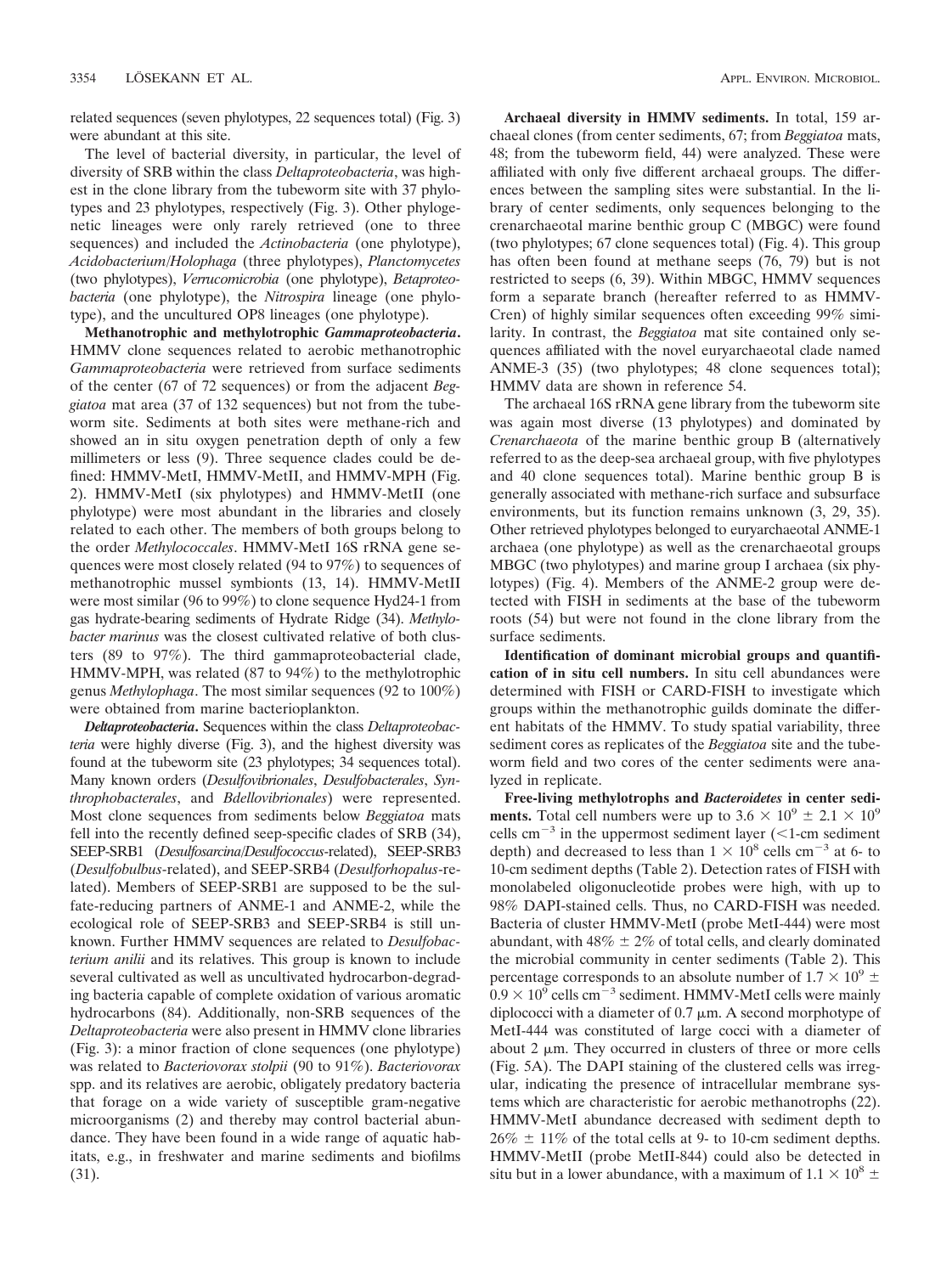|                                                                                                                                                                                                                                                                   |                               |                                                                                                                                                                                     |               | $\%$ Cells <sup>c</sup>                                                                                                                                                                               |                                                                                                                                 |                                                                                             |                                                                                                          |                                                                                                                                                                                                                                                                                                                                                                                                                                                                                            |                                                                                                     |                                                                                                                                                                                                                                                                                                                                                                                                                | Mean<br>$\bar{+}$<br>SD <sup>c</sup>                                                                    |                                                                                                                                |                                                                                                         |                                                                                    |
|-------------------------------------------------------------------------------------------------------------------------------------------------------------------------------------------------------------------------------------------------------------------|-------------------------------|-------------------------------------------------------------------------------------------------------------------------------------------------------------------------------------|---------------|-------------------------------------------------------------------------------------------------------------------------------------------------------------------------------------------------------|---------------------------------------------------------------------------------------------------------------------------------|---------------------------------------------------------------------------------------------|----------------------------------------------------------------------------------------------------------|--------------------------------------------------------------------------------------------------------------------------------------------------------------------------------------------------------------------------------------------------------------------------------------------------------------------------------------------------------------------------------------------------------------------------------------------------------------------------------------------|-----------------------------------------------------------------------------------------------------|----------------------------------------------------------------------------------------------------------------------------------------------------------------------------------------------------------------------------------------------------------------------------------------------------------------------------------------------------------------------------------------------------------------|---------------------------------------------------------------------------------------------------------|--------------------------------------------------------------------------------------------------------------------------------|---------------------------------------------------------------------------------------------------------|------------------------------------------------------------------------------------|
| Depth (cm)                                                                                                                                                                                                                                                        |                               |                                                                                                                                                                                     |               | Deltaproteobacteria by probe                                                                                                                                                                          |                                                                                                                                 |                                                                                             | Cytophaga/<br>Flavobacterium                                                                             | % HMMY                                                                                                                                                                                                                                                                                                                                                                                                                                                                                     | <b>NNNH %</b>                                                                                       |                                                                                                                                                                                                                                                                                                                                                                                                                |                                                                                                         | Cell counts (10 <sup>9</sup> cells/ml)                                                                                         |                                                                                                         | Cells<br>Ë                                                                         |
|                                                                                                                                                                                                                                                                   | Bacteria<br>(EUB338<br>I-III) | Archaea<br>(Arch915)                                                                                                                                                                | <b>DSS658</b> | <b>DSV698</b>                                                                                                                                                                                         | DSR651                                                                                                                          | <b>DSB985</b>                                                                               | (Cf319a)                                                                                                 | $(Met 1-444)$<br>Met I                                                                                                                                                                                                                                                                                                                                                                                                                                                                     | Met II-844)<br>Met II                                                                               | $\%$ HNMV WH $\%$ MPH $^{732}$                                                                                                                                                                                                                                                                                                                                                                                 | $\begin{array}{c} \Delta \texttt{gg} \texttt{regate} \\ \texttt{counts} \\ \texttt{counts} \end{array}$ | Single                                                                                                                         | Total                                                                                                   | $\begin{array}{c} \text{aggregate} \\ (\% \text{ of } \end{array}$<br>total cells) |
| $\begin{array}{c}\n\text{S} & -1 & \text{S} & \text{S} \\ \text{S} & -1 & \text{S} & \text{S} & \text{S} \\ \text{S} & -1 & \text{S} & \text{S} & \text{S} \\ \text{S} & -1 & \text{S} & \text{S} & \text{S} \\ \text{S} & -1 & \text{S} & \text{S}\n\end{array}$ |                               |                                                                                                                                                                                     |               |                                                                                                                                                                                                       |                                                                                                                                 |                                                                                             |                                                                                                          |                                                                                                                                                                                                                                                                                                                                                                                                                                                                                            |                                                                                                     |                                                                                                                                                                                                                                                                                                                                                                                                                |                                                                                                         |                                                                                                                                |                                                                                                         |                                                                                    |
|                                                                                                                                                                                                                                                                   |                               |                                                                                                                                                                                     |               |                                                                                                                                                                                                       |                                                                                                                                 |                                                                                             |                                                                                                          |                                                                                                                                                                                                                                                                                                                                                                                                                                                                                            |                                                                                                     |                                                                                                                                                                                                                                                                                                                                                                                                                |                                                                                                         |                                                                                                                                |                                                                                                         |                                                                                    |
|                                                                                                                                                                                                                                                                   |                               |                                                                                                                                                                                     |               |                                                                                                                                                                                                       |                                                                                                                                 |                                                                                             |                                                                                                          |                                                                                                                                                                                                                                                                                                                                                                                                                                                                                            |                                                                                                     |                                                                                                                                                                                                                                                                                                                                                                                                                |                                                                                                         |                                                                                                                                |                                                                                                         |                                                                                    |
|                                                                                                                                                                                                                                                                   |                               |                                                                                                                                                                                     |               |                                                                                                                                                                                                       |                                                                                                                                 |                                                                                             |                                                                                                          |                                                                                                                                                                                                                                                                                                                                                                                                                                                                                            |                                                                                                     |                                                                                                                                                                                                                                                                                                                                                                                                                |                                                                                                         |                                                                                                                                |                                                                                                         |                                                                                    |
|                                                                                                                                                                                                                                                                   | 28288842                      | $\triangle$ $\triangle$ $\triangle$ $\triangle$ $\triangle$ $\triangle$ $\triangle$ $\triangle$                                                                                     | 00800000      | $S^{\circ}_{\alpha} \circ \overline{S} \circ S^{\circ}_{\alpha} \circ S^{\circ}_{\alpha}$                                                                                                             | $\Xi$ $\circ$ $\Xi$ $\stackrel{\wedge}{\circ}$ $\circ$ $\stackrel{\wedge}{\circ}$ $\circ$ $\stackrel{\wedge}{\circ}$            | $\Xi$ $\circ$ $\Xi$ $\circ$ $\circ$ $\frac{\wedge}{\omega}$ $\circ$ $\frac{\wedge}{\omega}$ | <b>333424855</b>                                                                                         | \$\$\$\$\$\$\$\$<br>I+ I+ I+ I+ I+ I+ I+ I+<br>$\alpha \sim \pm \alpha \infty \; \alpha \equiv \pm$                                                                                                                                                                                                                                                                                                                                                                                        | $\omega \sim 4 \omega \sim -0$<br>$+ + + + + + + + + + +$<br>$U\supset U\rightarrow 4\rightarrow 0$ | $\frac{1}{2} + \frac{1}{2} + \frac{1}{2} + \frac{1}{2} + \frac{1}{2} + \frac{1}{2} + \frac{1}{2} + \frac{1}{2} + \frac{1}{2} + \frac{1}{2} + \frac{1}{2} + \frac{1}{2} + \frac{1}{2} + \frac{1}{2} + \frac{1}{2} + \frac{1}{2} + \frac{1}{2} + \frac{1}{2} + \frac{1}{2} + \frac{1}{2} + \frac{1}{2} + \frac{1}{2} + \frac{1}{2} + \frac{1}{2} + \frac{1}{2} + \frac{1}{2} + \frac{1}{2} + \frac{1$<br>$44440$ | 88888888<br>8888888<br>I+ I+ I+ I+ I+ I+ I+ I+<br>888888888                                             | $3.1001$<br>$-0.131$<br>I+ I+ I+ I+ I+                                                                                         | $3.10011$<br>$6.1311$<br>I+ I+ I+ I+ I+ I+ I+ I+                                                        | 00000000<br>I+ I+ I+ I+ I+ I+ I+ I+<br>00000000                                    |
|                                                                                                                                                                                                                                                                   |                               |                                                                                                                                                                                     |               |                                                                                                                                                                                                       |                                                                                                                                 |                                                                                             |                                                                                                          |                                                                                                                                                                                                                                                                                                                                                                                                                                                                                            |                                                                                                     |                                                                                                                                                                                                                                                                                                                                                                                                                |                                                                                                         |                                                                                                                                |                                                                                                         |                                                                                    |
|                                                                                                                                                                                                                                                                   |                               |                                                                                                                                                                                     |               |                                                                                                                                                                                                       |                                                                                                                                 |                                                                                             |                                                                                                          |                                                                                                                                                                                                                                                                                                                                                                                                                                                                                            |                                                                                                     |                                                                                                                                                                                                                                                                                                                                                                                                                |                                                                                                         | $\geq$<br>$\Diamond$                                                                                                           | $\approx 0.1$<br>$\geq$                                                                                 |                                                                                    |
|                                                                                                                                                                                                                                                                   |                               |                                                                                                                                                                                     |               |                                                                                                                                                                                                       |                                                                                                                                 |                                                                                             |                                                                                                          |                                                                                                                                                                                                                                                                                                                                                                                                                                                                                            |                                                                                                     | $\circ$                                                                                                                                                                                                                                                                                                                                                                                                        |                                                                                                         | $\geq$<br>$1 + 1 + 1 +$<br>$\begin{matrix} 0.0 \\ 0.0 \end{matrix}$                                                            | $\approx 0.1$<br>0.0                                                                                    |                                                                                    |
|                                                                                                                                                                                                                                                                   |                               |                                                                                                                                                                                     |               |                                                                                                                                                                                                       |                                                                                                                                 |                                                                                             |                                                                                                          |                                                                                                                                                                                                                                                                                                                                                                                                                                                                                            |                                                                                                     |                                                                                                                                                                                                                                                                                                                                                                                                                |                                                                                                         | $\hat{\mathbf{e}}$                                                                                                             |                                                                                                         |                                                                                    |
|                                                                                                                                                                                                                                                                   |                               |                                                                                                                                                                                     |               |                                                                                                                                                                                                       |                                                                                                                                 |                                                                                             |                                                                                                          |                                                                                                                                                                                                                                                                                                                                                                                                                                                                                            |                                                                                                     |                                                                                                                                                                                                                                                                                                                                                                                                                |                                                                                                         |                                                                                                                                |                                                                                                         |                                                                                    |
|                                                                                                                                                                                                                                                                   |                               |                                                                                                                                                                                     |               |                                                                                                                                                                                                       |                                                                                                                                 |                                                                                             |                                                                                                          |                                                                                                                                                                                                                                                                                                                                                                                                                                                                                            |                                                                                                     | $\circ$                                                                                                                                                                                                                                                                                                                                                                                                        | $82100$<br>$100$                                                                                        | $3.400$<br>0.4 0.5                                                                                                             |                                                                                                         |                                                                                    |
|                                                                                                                                                                                                                                                                   |                               |                                                                                                                                                                                     |               |                                                                                                                                                                                                       |                                                                                                                                 |                                                                                             |                                                                                                          |                                                                                                                                                                                                                                                                                                                                                                                                                                                                                            |                                                                                                     |                                                                                                                                                                                                                                                                                                                                                                                                                |                                                                                                         |                                                                                                                                |                                                                                                         |                                                                                    |
|                                                                                                                                                                                                                                                                   | <b>집술%경쟁영양건</b>               | $\begin{array}{c}\n\bigwedge \vee \\ \bigwedge \vee \\ \vee \vee \vee \\ \vee \vee \vee \\ \vee \vee \\ \vee\n\end{array}$                                                          | 440477720     | $\bigcirc \circ \circ \bigcirc \circ \circ \bigcirc \circ \circ \land \land \circ \circ \circ \circ \circ \circ$                                                                                      | $\omega \omega \underset{\epsilon_1}{\otimes} \sigma = \overline{\Theta} \circ \overline{\Theta} \circ \overline{\Theta} \circ$ | $-5-5-5$                                                                                    | 3557520                                                                                                  | $\begin{array}{c} \infty & 4 & 4 & 4 & 4 & 4 & 5 \\ \infty & 4 & 4 & 4 & 4 & 5 & 5 \\ \infty & 4 & 4 & 4 & 4 & 5 & 5 \\ \infty & 5 & 5 & 5 & 5 & 5 \\ \infty & 5 & 5 & 5 & 5 & 5 \\ \infty & 5 & 5 & 5 & 5 & 5 \\ \infty & 5 & 5 & 5 & 5 & 5 \\ \infty & 5 & 5 & 5 & 5 & 5 \\ \infty & 5 & 5 & 5 & 5 & 5 \\ \infty & 5 & 5 & 5 & 5 & 5 \\ \infty & 5 & 5 & 5 & $                                                                                                                           | $\frac{1}{2}$<br>$\circ\circ\circ\operatorname{\mathsf{--}}\operatorname{\mathsf{--}}\nolimits$     | $\bigoplus_{i=1}^{n} \bigoplus_{i=1}^{n} \bigoplus_{i=1}^{n} \bigoplus_{i=1}^{n} \bigoplus_{i=1}^{n} \bigoplus_{i=1}^{n} \bigoplus_{i=1}^{n}$<br>$\circ$                                                                                                                                                                                                                                                       | I+ I+ I+ I+ I+ I+ I+ I+ I+<br>60230213000                                                               | $0.2\,$<br>I+ I+ I+ I+ I+<br>$\frac{1}{4}$ $\frac{1}{4}$ $\frac{1}{3}$ $\frac{1}{3}$ $\frac{1}{6}$ $\frac{1}{3}$ $\frac{1}{6}$ | $10.28$<br>$3.4601$<br>$6.601000$<br>$0.6000$<br>$1+1+1+1+1+1+1+1+1+$<br>2:110000000<br>06941& <i>3</i> | 852385282<br>I+ I+ I+ I+ I+ I+ I+ I+ I+<br>152888534                               |
|                                                                                                                                                                                                                                                                   |                               |                                                                                                                                                                                     |               |                                                                                                                                                                                                       |                                                                                                                                 |                                                                                             |                                                                                                          |                                                                                                                                                                                                                                                                                                                                                                                                                                                                                            |                                                                                                     |                                                                                                                                                                                                                                                                                                                                                                                                                |                                                                                                         |                                                                                                                                |                                                                                                         |                                                                                    |
|                                                                                                                                                                                                                                                                   |                               |                                                                                                                                                                                     |               |                                                                                                                                                                                                       |                                                                                                                                 |                                                                                             |                                                                                                          |                                                                                                                                                                                                                                                                                                                                                                                                                                                                                            |                                                                                                     | $\circ$                                                                                                                                                                                                                                                                                                                                                                                                        | 13.202323                                                                                               | $\geq$<br>$ + + + + $                                                                                                          |                                                                                                         |                                                                                    |
|                                                                                                                                                                                                                                                                   |                               |                                                                                                                                                                                     |               |                                                                                                                                                                                                       |                                                                                                                                 |                                                                                             |                                                                                                          |                                                                                                                                                                                                                                                                                                                                                                                                                                                                                            | $\circ$                                                                                             |                                                                                                                                                                                                                                                                                                                                                                                                                |                                                                                                         |                                                                                                                                |                                                                                                         |                                                                                    |
|                                                                                                                                                                                                                                                                   |                               |                                                                                                                                                                                     |               |                                                                                                                                                                                                       |                                                                                                                                 |                                                                                             |                                                                                                          |                                                                                                                                                                                                                                                                                                                                                                                                                                                                                            |                                                                                                     | $\circ$                                                                                                                                                                                                                                                                                                                                                                                                        |                                                                                                         |                                                                                                                                |                                                                                                         |                                                                                    |
|                                                                                                                                                                                                                                                                   |                               |                                                                                                                                                                                     |               |                                                                                                                                                                                                       |                                                                                                                                 |                                                                                             |                                                                                                          |                                                                                                                                                                                                                                                                                                                                                                                                                                                                                            |                                                                                                     |                                                                                                                                                                                                                                                                                                                                                                                                                |                                                                                                         |                                                                                                                                |                                                                                                         |                                                                                    |
|                                                                                                                                                                                                                                                                   |                               |                                                                                                                                                                                     |               |                                                                                                                                                                                                       |                                                                                                                                 |                                                                                             |                                                                                                          |                                                                                                                                                                                                                                                                                                                                                                                                                                                                                            |                                                                                                     |                                                                                                                                                                                                                                                                                                                                                                                                                |                                                                                                         |                                                                                                                                |                                                                                                         |                                                                                    |
|                                                                                                                                                                                                                                                                   |                               |                                                                                                                                                                                     |               |                                                                                                                                                                                                       |                                                                                                                                 |                                                                                             |                                                                                                          |                                                                                                                                                                                                                                                                                                                                                                                                                                                                                            | $\circ$                                                                                             |                                                                                                                                                                                                                                                                                                                                                                                                                |                                                                                                         |                                                                                                                                |                                                                                                         |                                                                                    |
|                                                                                                                                                                                                                                                                   |                               |                                                                                                                                                                                     |               |                                                                                                                                                                                                       |                                                                                                                                 |                                                                                             |                                                                                                          |                                                                                                                                                                                                                                                                                                                                                                                                                                                                                            |                                                                                                     | $\circ$                                                                                                                                                                                                                                                                                                                                                                                                        |                                                                                                         |                                                                                                                                |                                                                                                         |                                                                                    |
|                                                                                                                                                                                                                                                                   |                               |                                                                                                                                                                                     |               |                                                                                                                                                                                                       |                                                                                                                                 |                                                                                             |                                                                                                          |                                                                                                                                                                                                                                                                                                                                                                                                                                                                                            |                                                                                                     |                                                                                                                                                                                                                                                                                                                                                                                                                |                                                                                                         |                                                                                                                                |                                                                                                         |                                                                                    |
|                                                                                                                                                                                                                                                                   |                               |                                                                                                                                                                                     |               |                                                                                                                                                                                                       |                                                                                                                                 |                                                                                             |                                                                                                          |                                                                                                                                                                                                                                                                                                                                                                                                                                                                                            |                                                                                                     | $\circ$                                                                                                                                                                                                                                                                                                                                                                                                        |                                                                                                         |                                                                                                                                |                                                                                                         |                                                                                    |
|                                                                                                                                                                                                                                                                   |                               |                                                                                                                                                                                     |               |                                                                                                                                                                                                       |                                                                                                                                 |                                                                                             |                                                                                                          |                                                                                                                                                                                                                                                                                                                                                                                                                                                                                            | $\circ \circ \circ$                                                                                 |                                                                                                                                                                                                                                                                                                                                                                                                                |                                                                                                         |                                                                                                                                |                                                                                                         |                                                                                    |
|                                                                                                                                                                                                                                                                   |                               |                                                                                                                                                                                     |               |                                                                                                                                                                                                       |                                                                                                                                 |                                                                                             |                                                                                                          |                                                                                                                                                                                                                                                                                                                                                                                                                                                                                            |                                                                                                     |                                                                                                                                                                                                                                                                                                                                                                                                                |                                                                                                         |                                                                                                                                |                                                                                                         |                                                                                    |
|                                                                                                                                                                                                                                                                   |                               |                                                                                                                                                                                     |               |                                                                                                                                                                                                       |                                                                                                                                 |                                                                                             |                                                                                                          |                                                                                                                                                                                                                                                                                                                                                                                                                                                                                            |                                                                                                     | $\circ$                                                                                                                                                                                                                                                                                                                                                                                                        |                                                                                                         |                                                                                                                                |                                                                                                         |                                                                                    |
|                                                                                                                                                                                                                                                                   |                               |                                                                                                                                                                                     |               |                                                                                                                                                                                                       |                                                                                                                                 |                                                                                             |                                                                                                          |                                                                                                                                                                                                                                                                                                                                                                                                                                                                                            | $\circ$                                                                                             |                                                                                                                                                                                                                                                                                                                                                                                                                |                                                                                                         |                                                                                                                                |                                                                                                         |                                                                                    |
| Euber<br>11214<br>1134789<br>112-11<br>113-11<br>113-11<br>113-11<br>113-11                                                                                                                                                                                       | <b>ZZ822222222</b>            | $\frac{\triangle}{\Omega}$ $\alpha$ $\omega$ $\frac{\triangle}{\Omega}$ $\alpha$ $\frac{\triangle}{\Omega}$ $\alpha$ $\frac{\triangle}{\Omega}$ $\alpha$ $\frac{\triangle}{\Omega}$ | こはすこところにに     | $\begin{array}{c}\n\wedge & \wedge & \wedge \\ \wedge & \wedge & \wedge \\ \wedge & \wedge & \wedge \\ \wedge & \wedge & \wedge \\ \wedge & \wedge & \wedge \\ \wedge & \wedge & \wedge\n\end{array}$ |                                                                                                                                 |                                                                                             | $454\frac{\triangle}{4}$ $\alpha \alpha \frac{\triangle}{4}$ $\frac{\triangle}{4}$ $\frac{\triangle}{4}$ | $\begin{array}{c}\n 0 \\  0 \\  \hline\n 0 \\  \hline\n 0 \\  \hline\n 0 \\  \hline\n 0 \\  \hline\n 0 \\  \hline\n 0 \\  \hline\n 0 \\  \hline\n 0 \\  \hline\n 0 \\  \hline\n 0 \\  \hline\n 0 \\  \hline\n 0 \\  \hline\n 0 \\  \hline\n 0 \\  \hline\n 0 \\  \hline\n 0 \\  \hline\n 0 \\  \hline\n 0 \\  \hline\n 0 \\  \hline\n 0 \\  \hline\n 0 \\  \hline\n 0 \\  \hline\n 0 \\  \hline\n 0 \\  \hline\n 0 \\  \hline\n 0 \\  \hline\n 0 \\  \hline\n 0 \\  \hline\n 0 \\  \hline$ | <b>BRAGESSER</b>                                                                                    | $\circ$                                                                                                                                                                                                                                                                                                                                                                                                        | +  +  +  +  +  +  +  +  +  +                                                                            | 001#1000000<br>8949866644<br> +  +  +  +  +  +  +  +  +  +<br>000311000000<br>639111166                                        | 8313368689<br>8929988689<br> +  +  +  +  +  +  +  +  +  +<br>00031100000<br>63701893                    | 34h3mmmm4<br>うりり りひけの せね                                                           |
|                                                                                                                                                                                                                                                                   |                               |                                                                                                                                                                                     |               |                                                                                                                                                                                                       |                                                                                                                                 |                                                                                             |                                                                                                          |                                                                                                                                                                                                                                                                                                                                                                                                                                                                                            | $\circ$                                                                                             |                                                                                                                                                                                                                                                                                                                                                                                                                |                                                                                                         |                                                                                                                                |                                                                                                         |                                                                                    |
| FISH probe                                                                                                                                                                                                                                                        |                               | in parentheses;                                                                                                                                                                     |               |                                                                                                                                                                                                       |                                                                                                                                 | probe specificity, see Table 1. ND, not determined                                          |                                                                                                          |                                                                                                                                                                                                                                                                                                                                                                                                                                                                                            |                                                                                                     |                                                                                                                                                                                                                                                                                                                                                                                                                |                                                                                                         |                                                                                                                                |                                                                                                         |                                                                                    |
|                                                                                                                                                                                                                                                                   |                               |                                                                                                                                                                                     |               |                                                                                                                                                                                                       |                                                                                                                                 |                                                                                             |                                                                                                          |                                                                                                                                                                                                                                                                                                                                                                                                                                                                                            |                                                                                                     |                                                                                                                                                                                                                                                                                                                                                                                                                |                                                                                                         |                                                                                                                                |                                                                                                         |                                                                                    |

Percentages single*c* Multiple independent**MUC**  cores were examined for spatial variability: two cores of center sediments and three cores each of sediments covered with *Beggiatoa* mats and

sediments

 fromthe

tubeworm

field.

TABLE

2. In situ

quantification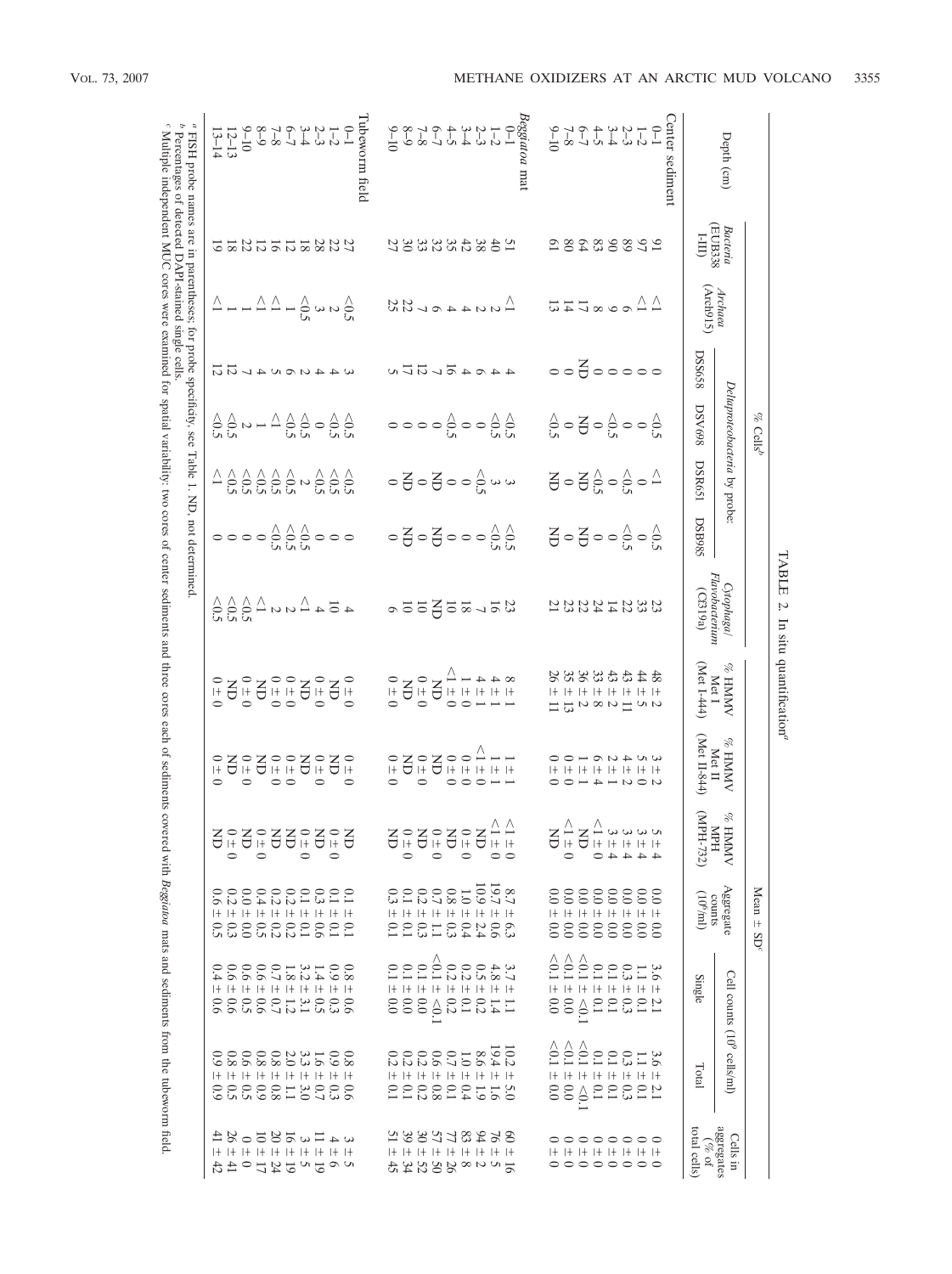

FIG. 5. Epifluorescence micrographs of different microbial populations at HMMV visualized by FISH (panels A to C, center; panels D to H, *Beggiatoa* site; panels I to K, tubeworms field). DAPI staining (upper picture) and FISH with probes specific for aerobic methanotrophic/ methylotrophic bacteria MetI-444 (A), MetII-844 (B), and MPH-732 (C). (D, E, and G) Color overlays of shell-type consortia. Probe ANME3-1249, specific for ANME-3 archaea, is shown in red, and probe DBB660, specific for *Desulfobulbus* spp., is shown in green. (H) Color overlay of mixed-type consortia. Probe ANME3-1249, specific for ANME-3 archaea, is shown in red, and probe EUB338 I-III, specific for *Bacteria*, is shown in green. (F) DAPI staining and CARD-FISH with probe ANME3-1249 showing single ANME-3 cells in green. DAPI staining and FISH with probe ANME1-350, specific for ANME-1 archaea (I); probe CF319a, specific for *Cytophaga/Flavobacterium* (J); and probe DSS658, specific for the *Desulfosarcina/Desulfococcus* branch  $(K)$ , are shown. Scale bars, 10  $\mu$ m.

 $0.8 \times 10^8$  cells cm<sup>-3</sup> (3%  $\pm$  2%) at 0- to 1-cm sediment depths (Table 2). In general, HMMV-MetII cells occurred as cocci with an average diameter of 1 to 2  $\mu$ m (Fig. 5B). The third abundant clone group in center sediments, HMMV-MPH, accounted for  $5\% \pm 4\%$  at the sediment surface and abundance decreased with depth. Target cells were morphologically uniform and occurred as small  $(\leq 1-\mu m)$  oval cells (Fig. 5C). Hence, free-living aerobic methanotrophs accounted in total

for  $56\% \pm 8\%$  at 0- to 1-cm sediment depths. In addition to aerobic methanotrophs, up to 33% of the cells could be assigned to the *Cytophaga/Flavobacterium* cluster of the *Bacteroidetes* by use of probe CF319a. Deltaproteobacterial groups were detected only in low percentages  $(<0.5\%)$ .

Detection rates of archaea in center sediments ranged from  $1\%$  to 17% of total cells, with a maximum in 6- to 7-cm sediment depths. The crenarchaeotal group HMMV-Cren was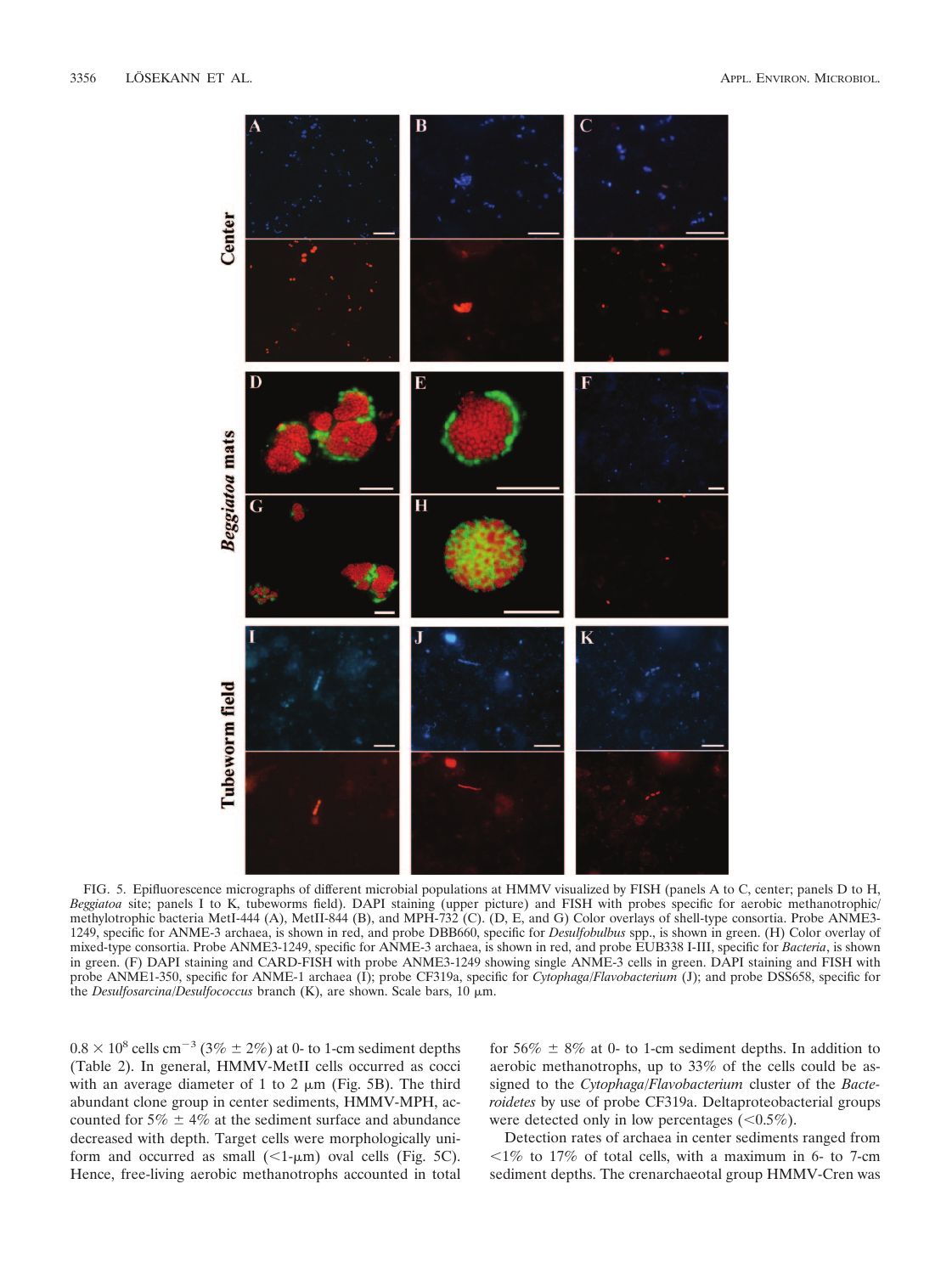the only clone group in our archaeal clone library from center sediments, but its members were detected in situ only in low abundance  $(\leq 1\%)$ . Target cells were on average 5- $\mu$ m-long slender rods and occurred as single cells or in chains of up to 10 cells. ANME-1, ANME-2, and ANME-3 archaea could not be detected in situ, and the major fraction of *Archaea* at the center site remained unidentified. Further probes need to be developed and/or CARD-FISH must be applied to achieve higher detection rates.

**ANME-3 aggregates in sediments below** *Beggiatoa* **mats.** In our previous study, we demonstrated the dominance of ANME-3/*Desulfobulbus* aggregates (ANME-3/DBB) in sediments below *Beggiatoa* mats (54). In this study, we give a detailed description of their morphological characteristics and abundance along vertical profiles at three *Beggiatoa* sites. Using two probes (ANME3-1249 and ANME3-397) specific for ANME-3 archaea, we identified the coccoid cells in the consortia as ANME-3 cells  $(0.7 \mu m)$  diameter). All ANME-3 cells were autofluorescent under UV excitation, indicating the presence of coenzyme  $F_{420}$ , which is a characteristic feature of methanogens (78). Hybridization signals of the monolabeled probe ANME3-1249 were dim; therefore, we developed the helper probes (17) ANME-3-1249H3 and ANME-3-1249H5 (Table 1) and added them to the hybridization reaction or used HRP-labeled probes for CARD-FISH (60). Both procedures resulted in bright signals. The associated bacteria were identified as rod-shaped SRB (1.1 by 0.5 μm) affiliated with *Desulfobulbus* species (DBB) by using probe 660 (11), which has one mismatch to the clone sequences retrieved from HMMV, and a newly designed probe (DBB305; zero mismatches).

The ANME-3/DBB aggregates mainly occurred as shell-type spheres (35). Sometimes acridine orange staining showed the presence of an exopolysaccharide matrix enclosing several aggregates. Often several spheres were aligned to an overall cylindrical morphology and the DBB layer formed only an incomplete outer shell consisting of a few cells (Fig. 5D, E, and G). The size spectrum of the diameters of ANME-3/DBB consortia ranged from 2 to 50  $\mu$ m, with an average diameter of  $5 \pm 3$  µm for spherical aggregates and a width of  $5 \pm 3$  µm and a height of 10  $\pm$  5  $\mu$ m for cylindrical aggregates (several spherical aggregates together).

High ANME-3/DBB aggregate numbers were restricted to the sediment layers directly below the *Beggiatoa* mat (1- to 3-cm depths) with up to  $19.7 \times 10^6 \pm 0.6 \times 10^6$  cm<sup>-3</sup> sediment (Table 2). Aggregate numbers decreased by two orders of magnitude below a 7-cm sediment depth. The average spherical aggregate comprised approximately 550 ANME-3 cells, whereas cylindrical aggregates were built up on average with 1,250 ANME-3 cells. The observed ratio of spheres to cylinders (73:27) was taken into account, resulting in an average of 740 ANME-3 cells per HMMV aggregate. Calculated cell numbers in ANME-3 aggregates accounted for 75 to 94% of total cells, comprising the major part of the microbial biomass in a 0- to 5-cm sediment depth interval at the *Beggiatoa* site. The distribution of ANME-3/DBB aggregates was almost identical in three sediment cores sampled from different areas of the *Beggiatoa* species-covered zone of the HMMV (Table 2).

Very few consortia were detected with a yet-unidentified bacterial partner. These ANME-3/bacterial aggregates showed a mixed-type morphology and appeared to grow in direct association with each other (Fig. 6H). Almost 25% of HMMV aggregates occurred without any obvious bacterial partners. These probably monospecific ANME-3 aggregates were more tightly packed and were enclosed by a thick exopolysaccharide layer. In the horizon with highest ANME-3/DBB abundance (1- to 2-cm depths) we also found a remarkably high number of single ANME-3 cells, accounting for 25% of total single cells  $(1.2 \times 10^{9} \text{ cells cm}^{-3})$  (Fig. 5F and data not shown). Single DBB cells were only rarely detected  $(\ll 0.5\%$  of total single cells).

**Abundance of other bacterial groups below** *Beggiatoa* **mats.** Members of *Bacteroidetes* dominated the bacterial community, constituting up to 23% of total single cells in the upper sediment layers. *Gammaproteobacteria* of the aerobic methanotrophic clusters HMMV-MetI and HMMV-MetII were also detected in 0- to 4-cm sediment depths, with a maximum of  $9\% \pm$ 2% of total single cells  $(3.9 \times 10^8 \pm 2.5 \times 10^8 \text{ cells cm}^{-3})$  in 0to 1-cm sediment depths. Methanotrophic bacteria were not detectable in deeper sediments layers. Members of the *Desulfosarcina/Desulfococcus* branch dominated in these sediment depths (4 to 10 cm), constituting up to 17% of the total single cells.

**Cooccurrence of different ANME groups in sediments of the tubeworm field.** In sediments populated with siboglinid tubeworms, ANME-3/DBB aggregates were detected throughout three sediment cores with a low abundance, having a maximum of  $6 \times 10^5 \pm 5 \times 10^5$  aggregates cm<sup>-3</sup> (Table 2). In our previous study, we found the highest AOM rate between the base of the worm tubes and hydrate layers (60- to 90-cm depths) coinciding with a subsurface peak of ANME-2/DSS aggregates (5.5  $\times$  10<sup>6</sup> aggregates cm<sup>-3</sup> [54]). However, in the uppermost 14 cm of the tubeworm sites, ANME-2/DSS aggregates were not detected. Few ANME-1 cells (Fig. 5I) were present in a single sediment horizon (9- to 10-cm depth;  $0.5\%$  of total single cells).

Although bacterial diversity was highest at the tubeworm site, FISH detection rates of single cells at this site were much lower than the detection rates at the other sites, with a maximum rate of 32% of total single cells. Cells detected by CF319a were most abundant, at up to 10% (Table 2; Fig. 5J). *Gammaproteobacteria* of HMMV-specific sequence clades HMMV-MetI, HMMV-MetII, and HMMV-MPH were not detectable.

**Sorting of ANME-3/DBB aggregates.** ANME-3/DBB aggregates were sorted by flow cytometry in order to further characterize the DBB cells associated with ANME-3 archaea, because only a single DBB-related sequence (clone HMMVBeg-DBB4) was retrieved from the *Beggiatoa* site clone library. The purity of the sorted fraction was high, with  $>99\%$  of the cells belonging to ANME-3/DBB aggregates. The archaeal clone library of the sorted cells contained three types of highly similar ANME-3 sequences, which differed only in a single base and were 99% similar to sequences originally retrieved from the *Beggiatoa* site (data not shown). In the bacterial clone library of the sorted aggregates, we found DBB sequences (clones HMMV-sortedANME-3agg-Bac104 and HMMVsortedANME-3agg-Bac125) (Fig. 2) with 99.6% similarity to clone sequence HMMVBeg-DBB4. These sequences form a separate new clade affiliated with *Desulfobulbus*. This clade includes only few other sequences from a Mediterranean mud volcano (GenBank accession no. AY592579), the Guaymas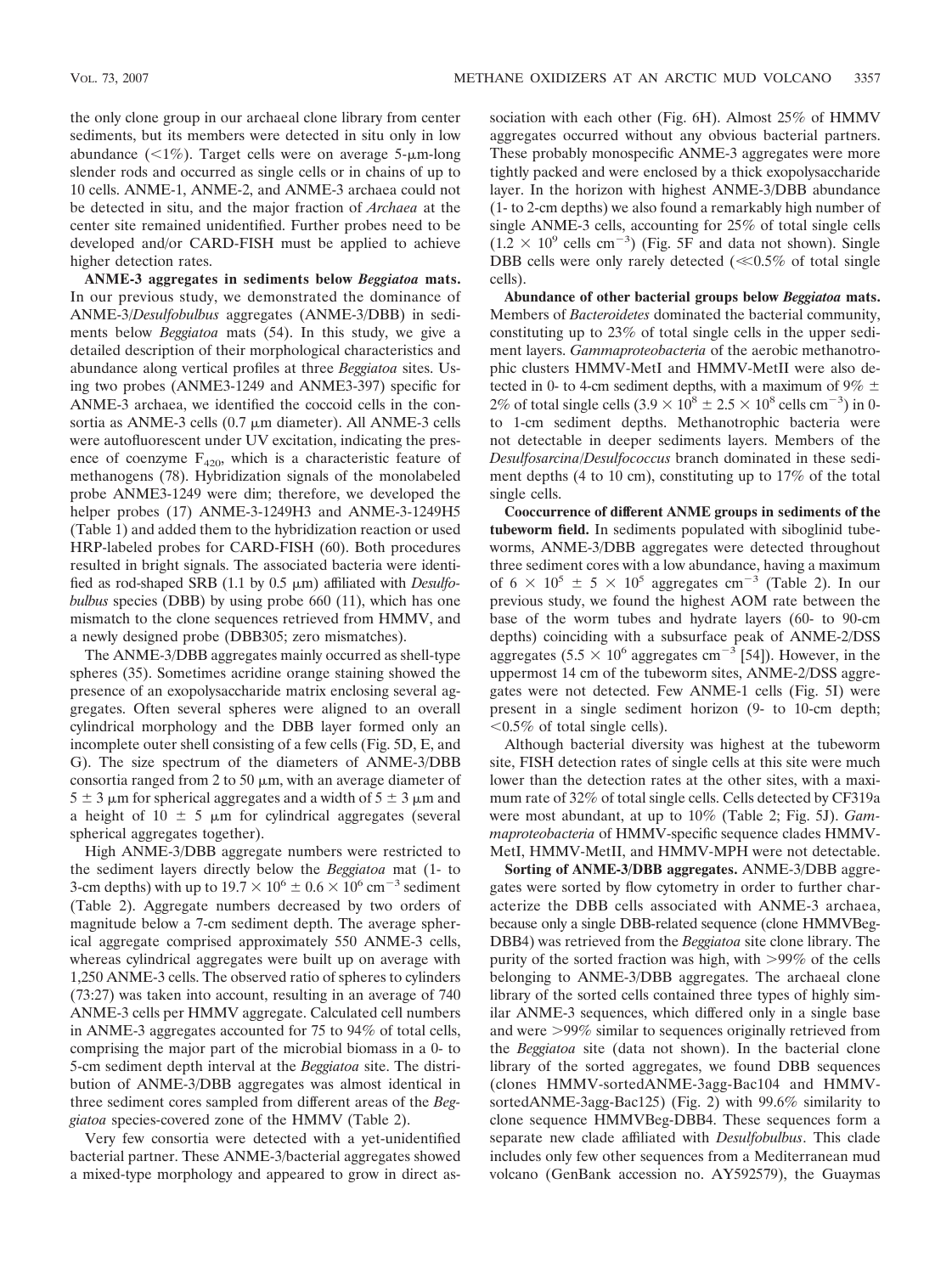

FIG. 6. Phylogenetic tree showing the affiliations of HMMV genes sequences coding for the alpha subunit of methyl-coenzyme M-reductase (*mcrA*) to selected sequences of the domain *Archaea*. The tree was generated from deduced amino acid sequences (247 amino acids) by neighbor-joining analysis with a 30% amino acid frequency filter. Clone sequences from sediments below *Beggiatoa* mats are in boldface type. *mcrA* sequences from sorted ANME-3-aggregates (not shown in the tree) were identical to those of the HMMV clones in group f. The bar indicates 10% estimated phylogenetic divergence. ANME groups (shown in brackets) were assigned to *mcrA* groups based on the assumption that *mcrA* and 16S rRNA genes show congruent phylogenies.

Basin (76), and two other aquatic sediments (GenBank accession no. AY193761 and AY123207/AY123218). The closest cultivated relative of the HMMV DBB sequences is *Desulfobulbus mediterraneus* (94%). By use of a new, specific FISH probe (DBBA665) (Table 1; Fig. 3), members of this phylogenetic clade were confirmed to be the bacterial partners of ANME-3 archaea.

**Diversity of** *mcrA* **genes.** To further describe the diversity of methane-oxidizing archaea in sediments below *Beggiatoa* mats, clone libraries for the *mcrA* gene were constructed. The *mcrA* gene codes for the alpha subunit of methyl-coenzyme M-reductase, which is the key enzyme in methanogenesis and supposed to be involved in AOM (21, 36, 69). Comparative sequence analysis of deduced amino acid sequences  $(>247)$ amino acids) of 170 clones showed the presence of two lineages. Most HMMV sequences (165 of 170 clone sequences) were closely related (90 to 93%) to a clone sequence from methane-rich Kuroshima Knoll sediments (GenBank accession no. BAD16558), forming a novel clade of *mcrA* sequences within the order *Methanosarcinales* (Fig. 6). We call this clade "group f" and extend the existing naming scheme (groups a, b, c, d, and e) suggested by Hallam et al. (21). Four HMMV phylotypes within the clade could be distinguished (93 to 98% sequence identity). Phylogenies of *mcrA* and 16S rRNA genes are congruent: *mcrA* group f is closely related to cultivated genera, namely, *Methanococcoides* and *Methanolobus* (79 to 83% sequence identity). Furthermore, we obtained *mcrA* sequences from sorted ANME-3 aggregates which were identical with group f HMMV sequences. Thus, we conclude that these sequences originated from ANME-3 archaea.

A small number of HMMV sequences (5 of 170 sequences) grouped with sequences of *mcrA* group e (Fig. 6), which most likely represents ANME-2a archaea.

### **DISCUSSION**

**Diversity of methanotrophic guilds.** Our detailed molecular characterization of the three main habitats of HMMV shows that habitat variations (Fig. 1) are clearly reflected by differences in the bacterial and archaeal diversity and in situ abundance. Horizontally, the HMMV habitats cover hundreds of meters of seafloor and differ with respect to environmental factors, such as fluid flow and energy availability (see the introduction). Vertically, the niches for methanotrophic microorganisms can be described as microhabitats, according to their extension of only a few millimeters or centimeters, which are controlled by the distribution of electron acceptors such as oxygen and sulfate. The habitats at HMMV seem to be rather stable on time scales of years, since the analysis of replicate cores distributed over tens and hundreds of meters resulted in highly similar abundances and distributions of aerobic methanotrophs (groups HMMV-MetI, HMMV-MetII, and HMMV-MPH) at the volcano center and anaerobic meth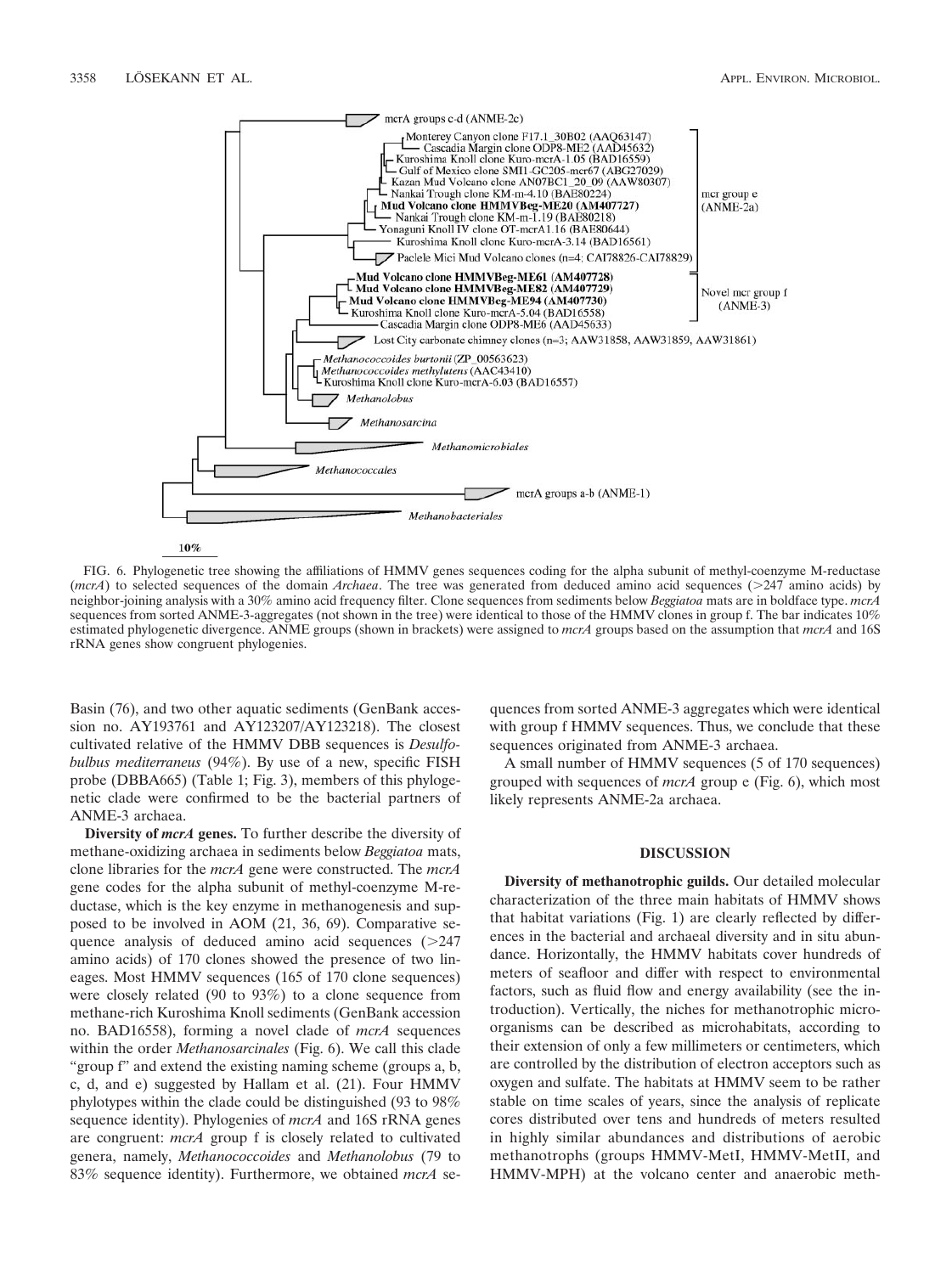anotrophs (ANME-3) at the *Beggiatoa* site. This indicates stable selection mechanisms for the methanotrophic community.

The methanotrophic guilds of HMMV are composed of aerobic and anaerobic microorganisms which are responsible for the remarkably large microbial biomass present in the mud volcano surface sediments. Different aerobic and anaerobic methanotrophic groups accounted for up to 94% of the microbial biomass (*Beggiatoa* site, 2- to 3-cm sediment depths). In the volcano center and at the *Beggiatoa* site, carbon sources other than methane are not available. Only one phylogenetic group strongly dominated, suggesting that the limited carbon substrate spectrum appears to limit the diversity of the microbial community. Both habitats are characterized by high methane concentrations over the entire vertical profile (54) and a limited oxygen penetration depth of a few millimeters (9). There are only four studies published (5, 35, 53, 56) providing quantitative in situ data on different anaerobic methanotrophic communities and SRB at methane-seep sites. Other studies on environmental methanotrophs used methods such as lipid biomarker analysis (e.g., (4) or slot blot hybridizations (77). In these studies, the dominance of one methanotrophic group over several cooccurring groups was reported for different habitats, namely, the Hydrate Ridge methane seeps (5, 35), which are strongly dominated by ANME-2a and ANME-2c groups, and the Black Sea microbial mats (4, 35, 46, 77) and the Gulf of Mexico sediments (40, 56), which are both dominated by the ANME-1 group.

The high dominance of aerobic methanotrophic bacteria at the HMMV center and anaerobic methanotrophic archaea at the *Beggiatoa* site is reflected in a low microbial diversity (16 and 26 phylotypes, respectively) at these sites. The archaeal diversity was extremely low compared to most other methaneseep sites investigated so far (24, 28, 35, 40, 48, 49, 57, 74, 76). This might be explained by the limited vertical extension of the mud volcano habitat of only a few centimeters below seafloor and/or other constraints in populating muds emitted from subsurface depths.

The microbial diversity increased considerably in zones outside of highest fluid flow (51 microbial phylotypes) which were populated by siboglinid tubeworms. Here, aerobic and anaerobic methane oxidizers were less abundant in the top 10 cm of sediment and the total microbial biomass in the uppermost three centimeters was only about 9% of that at the *Beggiatoa* site (the tubeworm field biomass in 0- to 10-cm depth was 30% of that at the *Beggiatoa* site). The tubeworm site is characterized by the dense colonization of the sediments with tubeworms above thin layers of gas hydrates. Electron acceptors such as oxygen and sulfate are transported by bioirrigation deep into the sediments (9, 54). The presence of the tubeworms likely enhanced availability of organic carbon other than methane, e.g., worm exudates and sediments particles trapped by the worm tubes, and increased the diversity of heterotrophic groups of bacteria and crenarchaeotal groups.

**Habitat and diversity of aerobic methanotrophs.** The HMMV is the first cold seep for which high in situ abundance of aerobic methanotrophs could be demonstrated. Ten phylotypes of aerobic methanotrophs dominate the highly gassy sediments of the center of the volcano and reach high abundances in a very narrow oxic sediment horizon at the seafloor. The specific biogeochemistry of the freshly expelled center sediments may promote the growth of aerobic methanotrophs. The sediments of the volcano center are permanently vented by ascending methane-rich fluids but also mixed with deep-subsurface sediments during events of mud eruption. The organic content of the center sediments is very low, and methane is most likely the main carbon source for microbial life. A high upward flow of sulfate-free subsurface fluids limits the penetration of sulfate and oxygen from the seawater to the uppermost centimeter of the sediment (9) and thereby excludes ANME archaea from these sediments. Sulfide levels at the center were below the detection limit (9), confirming that AOM was not a significant process. High concentrations of  $\delta^{13}$ C-depleted (-89‰) bacterial fatty acids (e.g., C<sub>16:1ω8c</sub>) assigned to type 1 methanotrophs and high aerobic methane oxidation rates (0.9 mol m<sup>-2</sup> yr<sup>-1</sup> [54]) support the 16S rRNAbased results of this study.

**Habitat and diversity of anaerobic methanotrophs.** The sediments below *Beggiatoa* mats at the HMMV represent the first habitat known to host a microbial community dominated by ANME-3 biomass. The maximum abundance of ANME-3 cells occurred in the upper sediment layers below *Beggiatoa* mats, with up to 94%  $\pm$  2% of total cells, and correlated with high concentrations of archaeal lipids (dominance of pentamethylicosene with four double bonds [PMI:4] and PMI:5) from which  $\delta^{13}C$  (-109‰) was highly depleted (54). However, the ANME-3 habitat was limited to a rather narrow zone below oxygen penetration, in the zone of sulfate diffusion between 1 and 3-cm sediment depth (9). In this layer, AOM rates were high, at 4.5 mol  $m^{-2}$   $yr^{-1}$  (54). Whereas ANME-1 and ANME-2 archaea are associated with SRB of the *Desulfosarcina*-*Desulfococcus* branch (83), ANME-3 archaea are the first anaerobic methanotrophs known to associate with *Desulfobulbus* species. Only a few environmental sequences from this bacterial group have been obtained. Only two out of the six known ANME-3 habitats also hosted DBB sequences (Mediterranean mud volcano [GenBank accession no. AY592579] and Eel River Basin [57]). Curiously, although ANME-3/DBB aggregates were responsible for up to  $94\% \pm 2\%$  of the microbial biomass below *Beggiatoa* mats at HMMV, DBB-related clones were not found among 132 analyzed clones in our general 16S rRNA gene library of *Bacteria*. Only a single clone (HM-MVBeg-DBB4) (Fig. 3) out of 102 clones from a second library constructed by using a DBB-specific PCR (primer DBB305/ GM4) (data not shown) was identified as a DBB relative. Organisms of this group might have mismatches to one of the general PCR primers and therefore may be underrepresented in the clone libraries.

In contrast to the sulfate-reducing partner of ANME-2 (DSS) (5, 35, 57, 58), DBB cells seem to be only loosely associated with the ANME-3 archaea, and the ratio of DBB cells to ANME-3 cells is  $\ll$ 1. Interestingly, we also found a substantial number of single ANME-3 cells below *Beggiatoa* mats at the HMMV. In addition, there was a high percentage of ANME-3 aggregates without a sulfate-reducing partner. These observations suggest that a physical association with DBB cells may not be obligatory for ANME-3 archaea. Alternatively, treatment of samples might have released DBB and/or ANME-3 single cells to the environment. Furthermore, some ANME-3 cells occurred with yet unidentified bacteria, forming mixed-type aggregates, suggesting that ANME-3 cells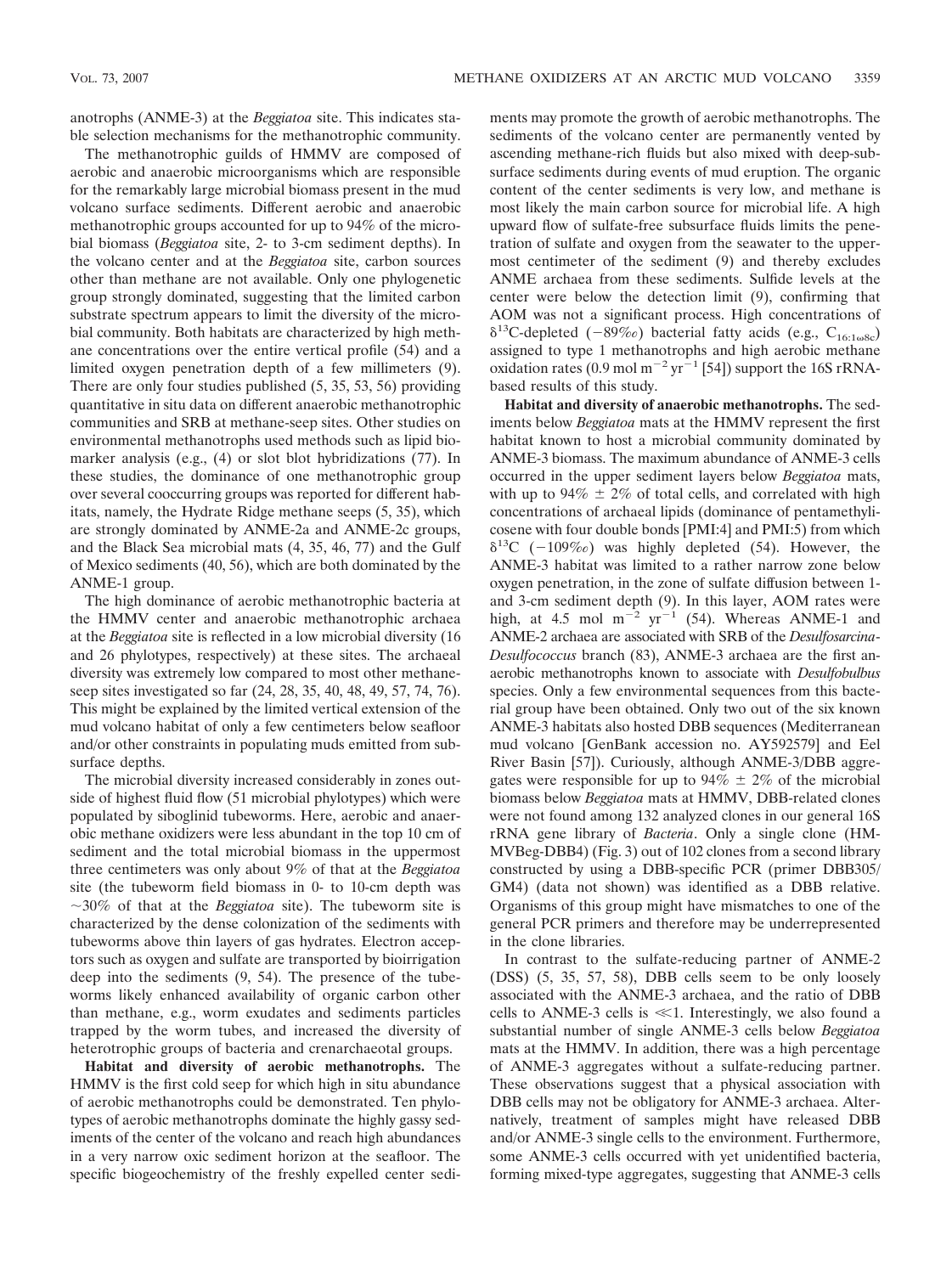do not necessarily depend on DBB as a sulfate-reducing partner and might be able to live syntrophically with other partners as well.

**A novel type of** *mcrA* **in ANME-3 archaea.** Methanotrophic archaea have been shown to harbor genes encoding the enzyme methyl-coenzyme M-reductase, which is involved in the terminal step in methane formation from  $CO<sub>2</sub>$  in methanogenic archaea (for a review, see reference 69). Previous analyses have revealed considerably diversity within *mcrA* genes among ANME archaea, and five subgroups have been defined (1, 12, 20, 21, 30, 40, 55): groups a and b and groups c and d have been assigned to ANME-1 and ANME-2 archaea, respectively. A phylogenetic relationship for group e is not clear yet; it may be assigned to ANME-2a archaea (1), while groups c and d probably represent ANME-2c archaea (A. Meyerdierks, personal communication).

Here, we describe a novel cluster of *mcrA* genes, group f. As shown for all known orders of methanotrophs (42, 73), *mcrA* group f and ANME-3 16S rRNA gene sequences show congruent tree topologies, having *Methanococcoides* spp. and *Methanolobus* spp. as their closest relatives. Furthermore, the microbial biomass at the *Beggiatoa* site is strongly dominated by ANME-3 and identical sequences of *mcrA* gene group f were retrieved from sorted ANME-3/DBB aggregates. Thus, we conclude that the *mcrA* gene group f sequences originate from ANME-3 archaea.

## **ACKNOWLEDGMENTS**

We thank the captain, crew, and team of the ROV VICTOR 6000, as well as the shipboard scientific community of the R/V L'Atalante and R/V Polarstern, for their help at sea. We are especially indebted to Michael Klages, the chief scientist of cruise ARKXIX-3b, for his support of the fieldwork. We thank Anita Ritz for help with probe optimization and Thomas Holler for providing enrichment cultures for flow cytometry. Viola Beier and Birgit Rattunde are acknowledged for excellent technical assistance.

This is publication no. GEOTECH-263 of the GEOTECHNOLO-GIEN program funded by the German Ministry of Education and Research (BMBF) and the German Research Foundation (DFG), project MUMM (03G0554A and 03G0608A). Further support was provided by the Max Planck Society, Germany.

#### **REFERENCES**

- 1. Alain, K., T. Holler, F. Musat, M. Elvert, T. Treude, and M. Krüger. 2006. Microbiological investigation of methane- and hydrocarbon-discharging mud volcanoes in the Carpathian Mountains, Romania. Environ. Microbiol. **8:**574–590.
- 2. **Baer, M., J. Ravel, J. Chun, R. Hill, and H. Williams.** 2000. A proposal for the reclassification of Bdellovibrio stolpii and Bdellovibrio starrii into a new genus, Bacteriovorax gen. nov. as Bacteriovorax stolpii comb. nov. and Bacteriovorax starrii comb. nov., respectively. Int. J. Syst. Evol Microbiol. **50:** 219–224.
- 3. **Biddle, J. F., J. S. Lipp, M. A. Lever, K. G. Lloyd, K. B. Sorensen, R. Anderson, H. F. Fredricks, M. Elvert, T. J. Kelly, D. P. Schrag, M. L. Sogin, J. E. Brenchley, A. Teske, C. H. House, and K.-U. Hinrichs.** 2006. Heterotrophic Archaea dominate sedimentary subsurface ecosystems off Peru. Proc. Natl. Acad. Sci. USA **103:**3846–3851.
- 4. **Blumenberg, M., R. Seifert, K. Nauhaus, T. Pape, and W. Michaelis.** 2005. In vitro study of lipid biosynthesis in an anaerobically methane-oxidizing microbial mat. Appl. Environ. Microbiol. **71:**4345–4351.
- 5. **Boetius, A., K. Ravenschlag, C. Schubert, D. Rickert, F. Widdel, A. Gieseke, R. Amann, B. B. Jørgensen, U. Witte, and O. Pfannkuche.** 2000. A marine microbial consortium apparently mediating anaerobic oxidation of methane. Nature **407:**623–626.
- 5a.**Brosius, J., T. J. Dull, D. D. Sleeter, and H. F. Noller.** 1981. Gene organization and primary structure of a ribosomal RNA operon from *Escherichia coli*. J. Mol. Biol. **148:**107–127.
- 6. **Chandler, D. P., F. J. Brockman, T. J. Bailey, and J. K. Fredrickson.** 1998. Phylogenetic diversity of archaea and bacteria in a deep subsurface paleosol. Microb. Ecol. **36:**37–50.
- Microbiol. **22:**434–444. 8. **Damm, E., and G. Budéus.** 2003. Fate of vent-derived methane in seawater above the Haakon Mosby mud volcano (Norwegian Sea). Mar. Chem. **1969:** 1–11.
- 9. De Beer, D., E. Sauter, H. Niemann, U. Witte, M. Schlüter, and A. Boetius. 2006. In situ fluxes and zonation of microbial activity in surface sediments of the Haakon Mosby Mud Volcano. Limnol. Oceanogr. **51:**1315–1331.
- 10. **DeLong, E. F.** 1992. Archaea in coastal marine environments. Proc. Natl. Acad. Sci. USA **89:**5685–5689.
- 11. **Devereux, R., M. D. Kane, J. Winfrey, and D. A. Stahl.** 1992. Genus- and group-specific hybridization probes for determinative and environmental studies of sulfate-reducing bacteria. Syst. Appl. Microbiol. **15:**601–609.
- 12. **Dhillon, A., M. Lever, K. G. Lloyd, D. B. Albert, M. L. Sogin, and A. Teske.** 2005. Methanogen diversity evidenced by molecular characterization of methyl coenzyme M reductase A (*mcrA*) genes in hydrothermal sediments of the Guaymas Basin. Appl. Environ. Microbiol. **71:**4592–4601.
- 13. **Distel, D. L., and C. M. Cavanaugh.** 1994. Independent phylogenetic origins of methanotrophic and chemoautotrophic bacterial endosymbioses in marine bivalves. J. Bacteriol. **176:**1932–1938.
- 14. **Distel, D. L., H. K. Lee, and C. M. Cavanaugh.** 1995. Intracellular coexistence of methano- and thioautotrophic bacteria in a hydrothermal vent mussel. Proc. Natl. Acad. Sci. USA **92:**9598–9602.
- 15. **Dojka, M. A., P. Hugenholtz, S. K. Haack, and N. R. Pace.** 1998. Microbial diversity in a hydrocarbon- and chlorinated-solvent-contaminated aquifer undergoing intrinsic bioremediation. Appl. Environ. Microbiol. **64:**3869– 3877.
- 16. **Eldholm, O., E. Sundvor, P. R. Vogt, B. O. Hjelstuen, K. Crane, A. K. Nilsen, and T. P. Gladczenko.** 1999. SW Barents Sea continental margin heat flow and Haakon Mosby Mud Volcano. Geo-Mar. Lett. **19:**29–37.
- 17. Fuchs, B. M., F. O. Glöckner, J. Wulf, and R. Amann. 2000. Unlabeled helper oligonucleotides increase the in situ accessibility to 16S rRNA of fluorescently labeled oligonucleotide probes. Appl. Environ. Microbiol. **66:** 3603–3607.
- 18. **Ginsburg, G. D., G. V. Milkov, V. A. Soloviev, A. V. Egorov, G. A. Cherkashev, P. R. Vogt, K. Crane, T. D. Lorenson, and M. D. Khutorskoy.** 1999. Gas hydrate accumulation at the Haakon Mosby Mud Volcano. Geo-Mar. Lett. **19:**57–67.
- 19. **Hales, B. A., C. Edwards, D. A. Ritchie, G. Hall, R. W. Pickup, and J. R. Saunders.** 1996. Isolation and identification of methanogen-specific DNA from blanket bog peat by PCR amplification and sequence analysis. Appl. Environ. Microbiol. **62:**668–675.
- 20. **Hallam, S. J., P. R. Girguis, C. M. Preston, P. M. Richardson, and E. F. DeLong.** 2003. Identification of methyl coenzyme M reductase A (*mcrA*) genes associated with methane-oxidizing archaea. Appl. Environ. Microbiol. **69:**5483–5491.
- 21. **Hallam, S. J., N. Putnam, C. M. Preston, J. C. Detter, D. Rokhsar, P. M. Richardson, and E. F. DeLong.** 2004. Reverse methanogenesis: testing the hypothesis with environmental genomics. Science **305:**1457–1462.
- 22. **Hanson, R. S., and T. E. Hanson.** 1996. Methanotrophic bacteria. Microbiol. Rev. **60:**439–471.
- 23. **Hinrichs, K.-U., and A. Boetius.** 2002. The anaerobic oxidation of methane: new insights in microbial ecology and biogeochemistry, p. 457–477. *In* G. Wefer, D. Billett, D. Hebbeln, B. B. Jörgensen, M. Schlüter, and T. C. Van Weering (ed.), Ocean margin systems. Springer, Berlin, Germany.
- 24. **Hinrichs, K. U., J. M. Hayes, S. P. Sylva, P. G. Brewer, and E. F. DeLong.** 1999. Methane-consuming archaebacteria in marine sediments. Nature **398:** 802–805.
- 25. **Hjelstuen, B. O., O. Eldholm, J. I. Faleide, and P. R. Vogt.** 1999. Regional setting of Haakon Mosby Mud Volcano, SW Barents Sea margin. Geo-Mar. Lett. **19:**22–28.
- 26. **Hoehler, T. M., M. J. Alperin, D. B. Albert, and C. S. Martens.** 1994. Field and laboratory studies of methane oxidation in an anoxic marine sediment: evidence for a methanogen-sulfate reducer consortium. Glob. Biogeochem. Cycles **8:**451–463.
- 27. **Hong, S.-H., J. Bunge, S.-O. Jeon, and S. S. Epstein.** 2006. Predicting microbial species richness. Proc. Natl. Acad. Sci. USA **103:**117–122.
- 28. **Inagaki, F., M. M. M. Kuypers, U. Tsunogai, J.-I. Ishibashi, K.-I. Nakamura, T. Treude, S. Ohkubo, M. Nakaseama, K. Gena, H. Chiba, H. Hirayama, T. Nunoura, K. Takai, B. B. Jørgensen, K. Horikoshi, and A. Boetius.** 2006. Microbial community in a sediment-hosted  $CO<sub>2</sub>$  lake of the southern Okinawa Trough hydrothermal system. Proc. Natl. Acad. Sci. USA **103:**14164– 14169.
- 29. **Inagaki, F., T. Nunoura, S. Nakagawa, A. Teske, M. Lever, A. Lauer, M. Suzuki, K. Takai, M. Delwiche, F. S. Colwell, K. H. Nealson, K. Horikoshi, S. D'Hondt, and B. B. Jørgensen.** 2006. Biogeographical distribution and diversity of microbes in methane hydrate-bearing deep marine sediments on the Pacific Ocean Margin. Proc. Natl. Acad. Sci. USA **103:**2815–2820.
- 30. **Inagaki, F., U. Tsunogai, M. Suzuki, A. Kosaka, H. Machiyama, K. Takai, T. Nunoura, K. H. Nealson, and K. Horikoshi.** 2004. Characterization of C1 metabolizing prokaryotic communities in methane seep habitats at the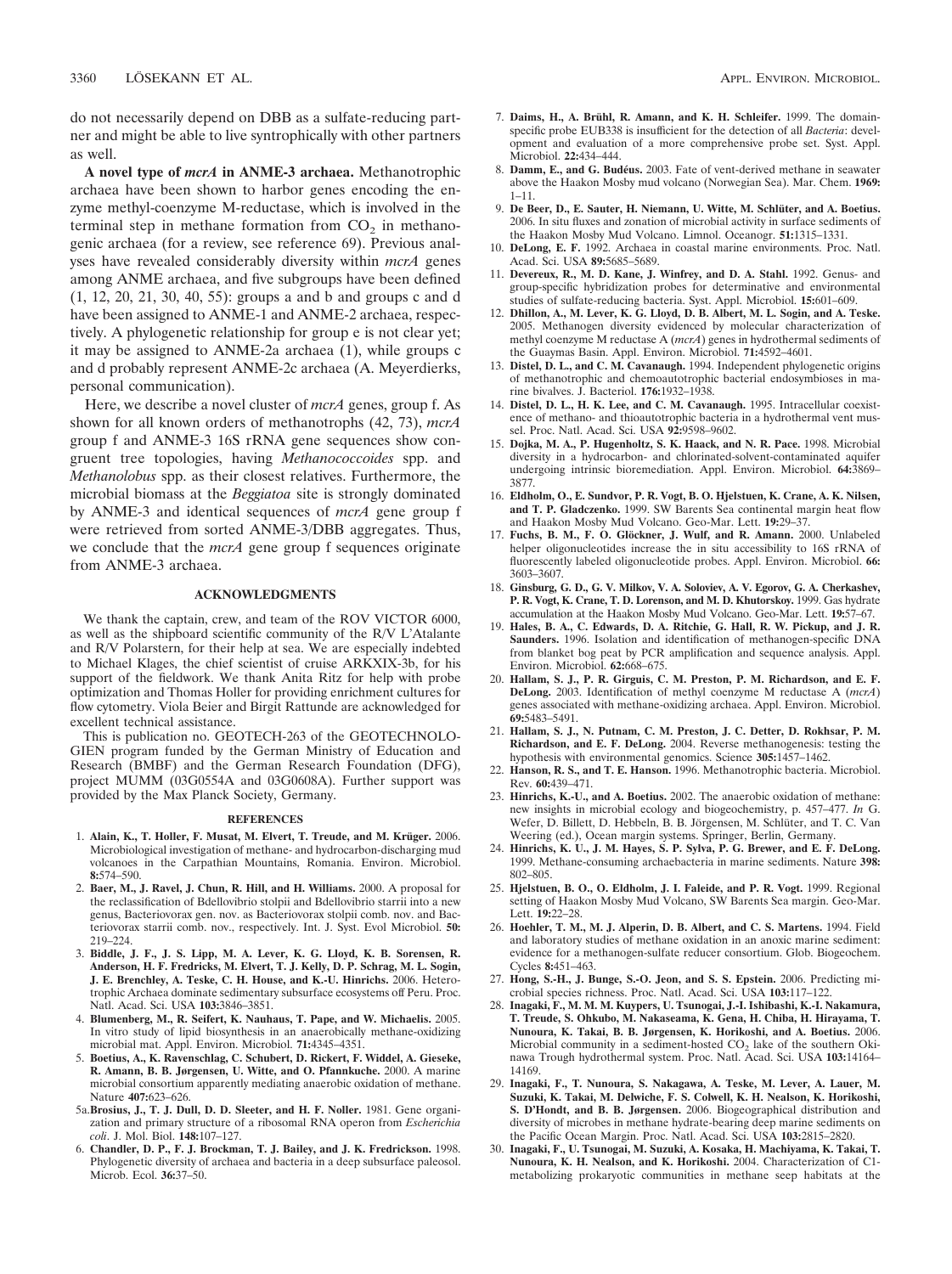Kuroshima Knoll, Southern Ryukyu Arc, by analyzing *pmoA*, *mmoX*, *mxaF*, *mcrA*, and 16S rRNA genes. Appl. Environ. Microbiol. **70:**7445–7455.

- 31. **Jurkevitch, E.** 2002. The genus Bdellovibrio, p. 12–30. *In* M. Dworkin, S. Falkow, E. Rosenberg, K.-H. Schleifer, and E. Stackebrandt (ed.), The prokaryotes. Springer, New York, NY.
- 32. **Kane, M. D., L. K. Poulsen, and D. A. Stahl.** 1993. Monitoring the enrichment and isolation of sulfate-reducing bacteria by using oligonucleotide hybridization probes designed from environmentally derived 16S rRNA sequences. Appl. Environ. Microbiol. **59:**682–686.
- 33. **Klages, M., J. Thiede, and J. P. Foucher (ed.).** 2004. The expedition ARKTIS XIX/3 of the research vessel Polarstern in 2003, vol. 488. Buchhandlung Kamloth, Bremen, Germany.
- 34. **Knittel, K., A. Boetius, A. Lemke, H. Eilers, K. Lochte, O. Pfannkuche, P. Linke, and R. Amann.** 2003. Activity, distribution, and diversity of sulfate reducers and other bacteria in sediments above gas hydrate (Cascadia Margin, Oregon). Geomicrobiol. J. **20:**269–294.
- 35. Knittel, K., T. Lösekann, A. Boetius, R. Kort, and R. Amann. 2005. Diversity and distribution of methanotrophic archaea at cold seeps. Appl. Environ. Microbiol. **71:**467–479.
- 36. Krüger, M., A. Meyerdierks, F. O. Glöckner, R. Amann, F. Widdel, M. Kube, **R. Reinhardt, J. Kahnt, R. Bo¨cher, R. K. Thauer, and S. Shima.** 2003. A conspicuous nickel protein in microbial mats that oxidize methane anaerobically. Nature **426:**878–881.
- 37. **Lane, D. J., B. Pace, G. J. Olsen, D. A. Stahl, M. Sogin, and N. R. Pace.** 1985. Rapid determination of 16S ribosomal RNA sequences for phylogenetic analyses. Proc. Natl. Acad. Sci. USA **82:**6955–6959.
- 38. **Lein, A., P. Vogt, K. Crane, A. Egorov, and M. Ivanov.** 1999. Chemical and isotopic evidence for the nature of the fluid in CH4-containing sediments of the Haakon Mosby Mud Volcano. Geo-Mar. Lett. **19:**76–83.
- 39. **Li, L., C. Kato, and K. Horikoshi.** 1999. Microbial diversity in sediments collected from the deepest cold-seep area, the Japan trench. Mar. Biotechnol. **1:**391–400.
- 40. **Lloyd, K. G., L. Lapham, and A. Teske.** 2006. An anaerobic methaneoxidizing community of ANME-1b archaea in hypersaline Gulf of Mexico sediments. Appl. Environ. Microbiol. **72:**7218–7230.
- 41. **Ludwig, W., O. Strunk, R. Westram, L. Richter, H. Meier, Yadhukumar, A. Buchner, T. Lai, S. Steppi, G. Jobb, W. Fo¨rster, I. Brettske, S. Gerber, A. W.** Ginhart, O. Gross, S. Grumann, S. Hermann, R. Jost, A. König, T. Liss, R. Lüβmann, M. May, B. Nonhoff, B. Reichel, R. Strehlow, A. Stamatakis, N. **Stuckmann, A. Vilbig, M. Lenke, T. Ludwig, A. Bode, and K. H. Schleifer.** 2004. ARB: a software environment for sequence data. Nucleic Acids Res. **32:**1363–1371.
- 42. **Luton, P. E., J. M. Wayne, R. J. Sharp, and P. W. Riley.** 2002. The mcrA gene as an alternative to 16S rRNA in the phylogenetic analysis of methanogen population in landfill. Microbiology **148:**3521–3530.
- 43. **Manz, W., M. Eisenbrecher, T. R. Neu, and U. Szewzyk.** 1998. Abundance and spatial organization of gram negative sulfate-reducing bacteria in activated sludge investigated by in situ probing with specific 16S rRNA targeted oligonucleotides. FEMS Microbiol. Ecol. **25:**43–61.
- 44. **Massana, R., A. E. Murray, C. M. Preston, and E. F. DeLong.** 1997. Vertical distribution and phylogenetic characterization of marine planktonic *Archaea* in the Santa Barbara Channel. Appl. Environ. Microbiol. **63:**50–56.
- 45. **Meyer-Reil, L. A.** 1983. Benthic response to sedimentation events during autumn to spring at a shallow water station in the Western Kiel Bight. Mar. Biol. **77:**247–256.
- 46. **Michaelis, W., R. Seifert, K. Nauhaus, T. Treude, V. Thiel, M. Blumenberg, K. Knittel, A. Gieseke, K. Peterknecht, T. Pape, A. Boetius, R. Amann, B. B. Jørgensen, F. Widdel, J. Peckmann, N. V. Pimenov, and M. B. Gulin.** 2002. Microbial reefs in the Black Sea fueled by anaerobic oxidation of methane. Science **297:**1013–1015.
- 47. **Milkov, A., P. Vogt, G. Cherkashev, G. Ginsburg, N. Chernova, and A. Andriashev.** 1999. Sea-floor terrains of Haakon Mosby Mud Volcano as surveyed by deep-tow video and still photography. Geo-Mar. Lett. **19:**38–47.
- 48. **Mills, H. J., R. J. Martinez, S. Story, and P. A. Sobecky.** 2005. Characterization of microbial community structure in Gulf of Mexico Gas hydrates: comparative analysis of DNA- and RNA-derived clone libraries. Appl. Environ. Microbiol. **71:**3235–3247.
- 49. **Mills, H. J., R. J. Martinez, S. Story, and P. A. Sobecky.** 2004. Identification of members of the metabolically active microbial populations associated with *Beggiatoa* species mat communities from Gulf of Mexico cold-seep sediments. Appl. Environ. Microbiol. **70:**5447–5458.
- 50. **Muyzer, G., A. Teske, C. O. Wirsen, and H. W. Jannasch.** 1995. Phylogenetic relationships of *Thiomicrospira* species and their identification in deep-sea hydrothermal vent samples by denaturing gradient gel electrophoresis of 16S rDNA fragments. Arch. Microbiol. **164:**165–172.
- 51. Nauhaus, K., A. Boetius, M. Krüger, and F. Widdel. 2002. In vitro demonstration of anaerobic oxidation of methane coupled to sulphate reduction in sediment from a marine gas hydrate area. Environ. Microbiol. **4:**296–305.
- 52. Nauhaus, K., T. Treude, A. Boetius, and M. Krüger. 2005. Environmental regulation of the anaerobic oxidation of methane: a comparison of ANME-I and ANME-II communities. Environ. Microbiol. **7:**98–106.
- 53. **Niemann, H., M. Elvert, M. Hovland, B. Orcutt, A. G. Judd, I. Suck, J. Gutt,**

**S. B. Joye, E. Damm, K. Finster, and A. Boetius.** 2005. Methane emission and consumption at a North Sea gas seep (Tommeliten area). Biogeosciences **2:**335–351.

- 54. Niemann, H., T. Lösekann, D. de Beer, M. Elvert, T. Nadalig, K. Knittel, R. Amann, E. J. Sauter, M. Schlüter, M. Klages, J. P. Foucher, and A. Boetius. 2006. Novel microbial communities of the Haakon Mosby mud volcano and their role as a methane sink. Nature **443:**854–858.
- 55. **Nunoura, T., H. Oida, T. Toki, J. Ashi, K. Takai, and K. Horikoshi.** 2006. Quantification of *mcr*A by quantitative fluorescent PCR in sediments from methane seep of the Nankai Trough. FEMS Microbiol. Ecol. **57:**149–157.
- 56. **Orcutt, B., A. Boetius, M. Elvert, V. Samarkin, and S. B. Joye.** 2005. Molecular biogeochemistry of sulfate reduction, methanogenesis and the anaerobic oxidation of methane at Gulf of Mexico cold seeps. Geochim. Cosmochim. Acta **69:**4267–4281.
- 57. **Orphan, V. J., K.-U. Hinrichs, W. Ussler III, C. K. Paull, L. T. Taylor, S. P. Sylva, J. M. Hayes, and E. F. DeLong.** 2001. Comparative analysis of methane-oxidizing archaea and sulfate-reducing bacteria in anoxic marine sediments. Appl. Environ. Microbiol. **67:**1922–1934.
- 58. **Orphan, V. J., C. H. House, K.-U. Hinrichs, K. D. McKeegan, and E. F. DeLong.** 2001. Methane-consuming archaea revealed by directly coupled isotopic and phylogenetic analysis. Science **293:**484–487.
- 59. **Orphan, V. J., C. H. House, K.-U. Hinrichs, K. D. McKeegan, and E. F. DeLong.** 2002. Multiple archaeal groups mediate methane oxidation in anoxic cold seep sediments. Proc. Natl. Acad. Sci. USA **99:**7663–7668.
- 60. **Pernthaler, A., J. Pernthaler, and R. Amann.** 2002. Fluorescence in situ hybridization and catalyzed reporter deposition (CARD) for the identification of marine Bacteria. Appl. Environ. Microbiol. **68:**3094–3101.
- 61. **Pimenov, N., A. Savvichev, I. Rusanov, A. Lein, A. Egorov, A. Gebruk, L. Moskalev, and P. Vogt.** 1999. Microbial processes of carbon cycle as the base of food chain of Haakon Mosby Mud Volcano. Geo-Mar. Lett. **19:**89–96.
- 62. **Prasolov, E. M., I. V. Tokarev, G. D. Ginsburg, V. A. Soloviev, and G. M. Eltsova.** 1999. Helium and other noble gases in gas-hydrate sediments of the Haakon Mosby Mud Volcano. Geo-Mar. Lett. **19:**84–88.
- 63. **Ravenschlag, K., K. Sahm, C. Knoblauch, B. B. Jørgensen, and R. Amann.** 2000. Community structure, cellular rRNA content and activity of sulfatereducing bacteria in marine Arctic sediments. Appl. Environ. Microbiol. **66:**3592–3602.
- 64. **Ravenschlag, K., K. Sahm, J. Pernthaler, and R. Amann.** 1999. High bacterial diversity in permanently cold marine sediments. Appl. Environ. Microbiol. **65:**3982–3989.
- 65. **Reeburgh, W. S.** 1996. "Soft spots" in the global methane budget, p. 334–342. *In* M. E. Lidstrom and F. R. Tabita (ed.), Microbial growth on C1 compounds. Kluwer Academic Publishers, Dordrecht, The Netherlands.
- 66. Schmaljohann, R., and H. J. Flügel. 1987. Methane-oxidizing bacteria in Pogonophora. Sarsia **72:**91–98.
- 67. **Sekar, R., B. M. Fuchs, R. Amann, and J. Pernthaler.** 2004. Flow sorting of marine bacterioplankton after fluorescence in situ hybridization. Appl. Environ. Microbiol. **70:**6210–6219.
- 68. **Shilov, V. V., N. I. Druzhinina, L. V. Vasilenko, and V. V. Krupskaya.** 1999. Stratigraphy of sediments from the Haakon Mosby Mud Volcano area. Geo-Mar. Lett. **19:**48–56.
- 69. **Shima, S., and R. K. Thauer.** 2005. Methyl-coenzyme M reductase and the anaerobic oxidation of methane in methanotrophic archaea. Curr. Opin. Microbiol. **8:**1–6.
- 70. **Smirnov, R. V.** 2000. Two new species of *Pogonophora* from the arctic mud volcano off northwestern Norway. Sarsia **85:**141–150.
- 71. **Snaidr, J., R. Amann, I. Huber, W. Ludwig, and K. H. Schleifer.** 1997. Phylogenetic analysis and in situ identification of bacteria in activated sludge. Appl. Environ. Microbiol. **63:**2884–2896.
- 72. **Southward, E. C.** 1982. Bacterial symbionts in *Pogonophora*. J. Mar. Biol. Assoc. UK **46:**579–616.
- 73. **Springer, E., M. S. Sachs, C. R. Woese, and D. R. Boone.** 1995. Partial gene sequences for the A subunit of methyl-coenzyme M reductase (*mcrI*) as a phylogenetic tool for the family Methanosarcinaceae. Int. J. Syst. Bacteriol. **45:**554–559.
- 74. **Stadnitskaia, A., G. Muyzer, B. Abbas, M. J. L. Coolen, E. C. Hopmans, M. Baas, T. C. E. van Weering, M. K. Ivanov, E. Poludetkina, and J. S. Sinninghe Damste´.** 2005. Biomarker and 16S rDNA evidence for anaerobic oxidation of methane and related carbonate precipitation in deep-sea mud volcanoes of the Sorokin Trough, Black Sea. Mar. Geol. **217:**67–96.
- 75. **Stahl, D. A., and R. I. Amann.** 1991. Development and application of nucleic acid probes in bacterial systematics, p. 205–248. *In* E. Stackebrandt and M. Goodfellow (ed.), Nucleic acid techniques in bacterial systematics. John Wiley & Sons Ltd., Chichester, England.
- 76. **Teske, A., K.-U. Hinrichs, V. Edgcomb, A. de Vera Gomez, D. Kysela, S. P. Sylva, M. L. Sogin, and H. W. Jannasch.** 2002. Microbial diversity of hydrothermal sediments in the Guaymas Basin: evidence for anaerobic methanotrophic communities. Appl. Environ. Microbiol. **68:**1994–2007.
- 77. **Treude, T., K. Knittel, M. Blumenberg, R. Seifert, and A. Boetius.** 2005. Subsurface microbial methanotrophic mats in the Black Sea. Appl. Environ. Microbiol. **71:**6375–6378.